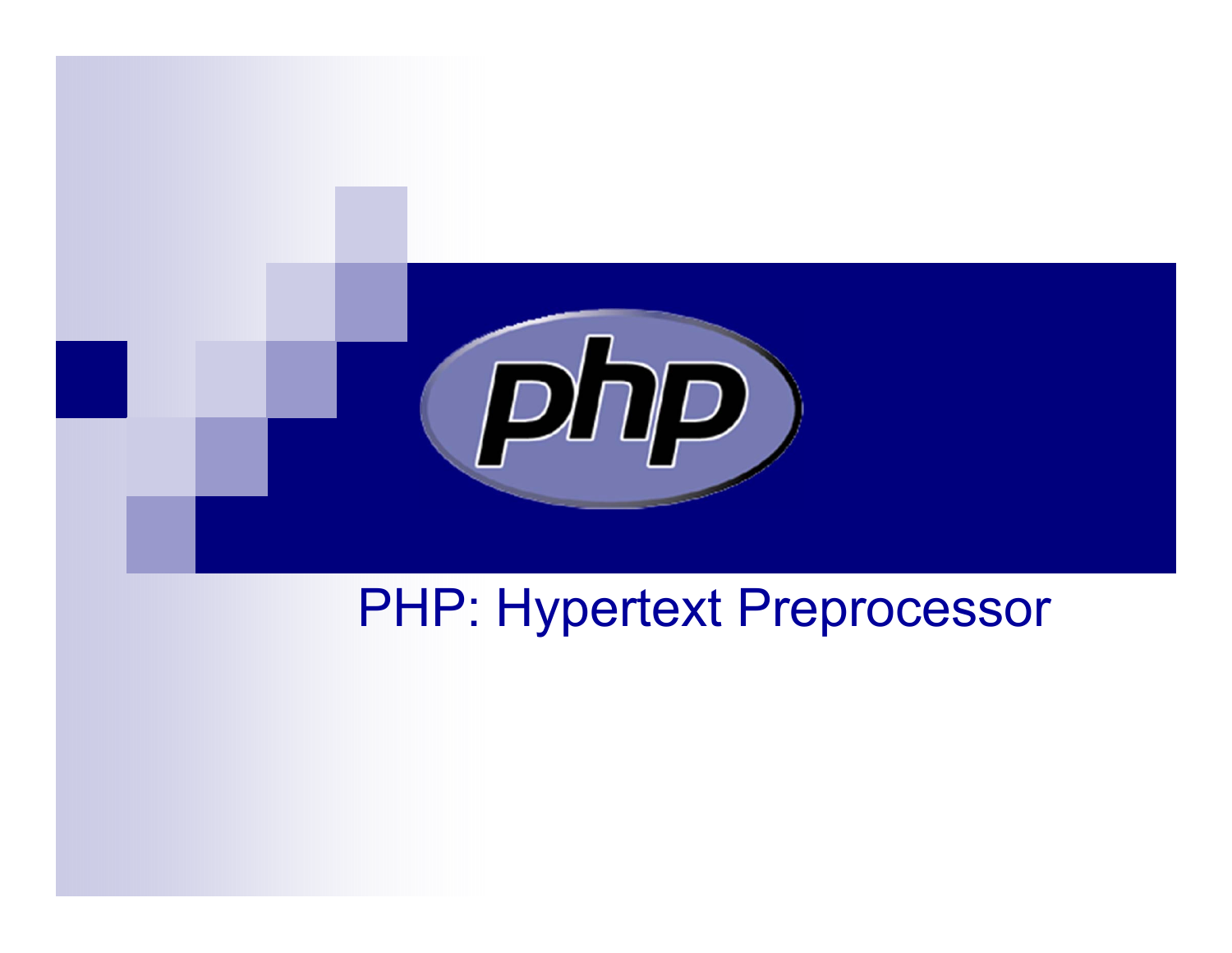### The Plan

■ Get familiar with php, and how it works together with html ■ Make a fun project

Do some research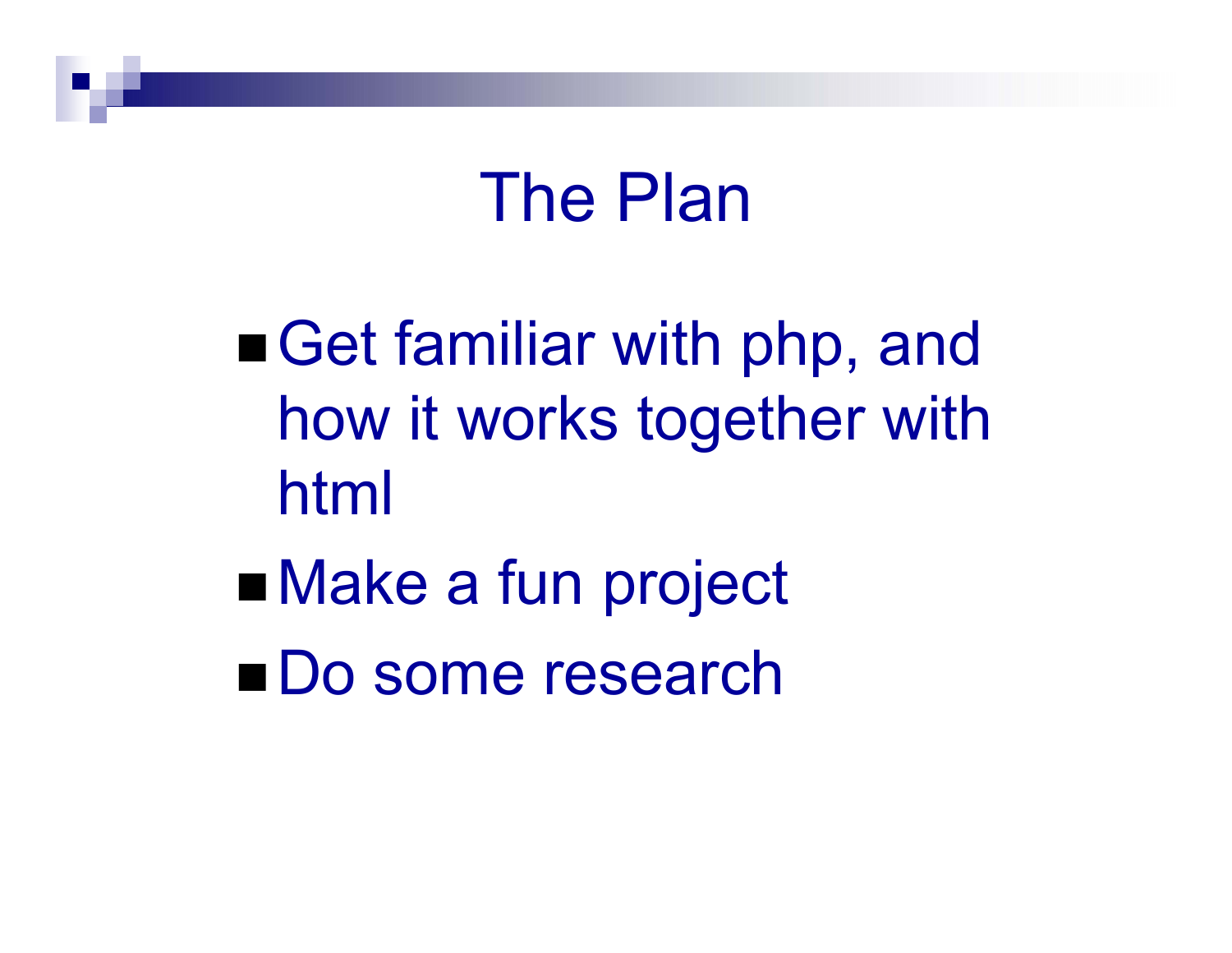## PHP is an interpreted language

**Exprediction rights obtainable from** reads and executes commands

© Original Artist

ID: rding

Povall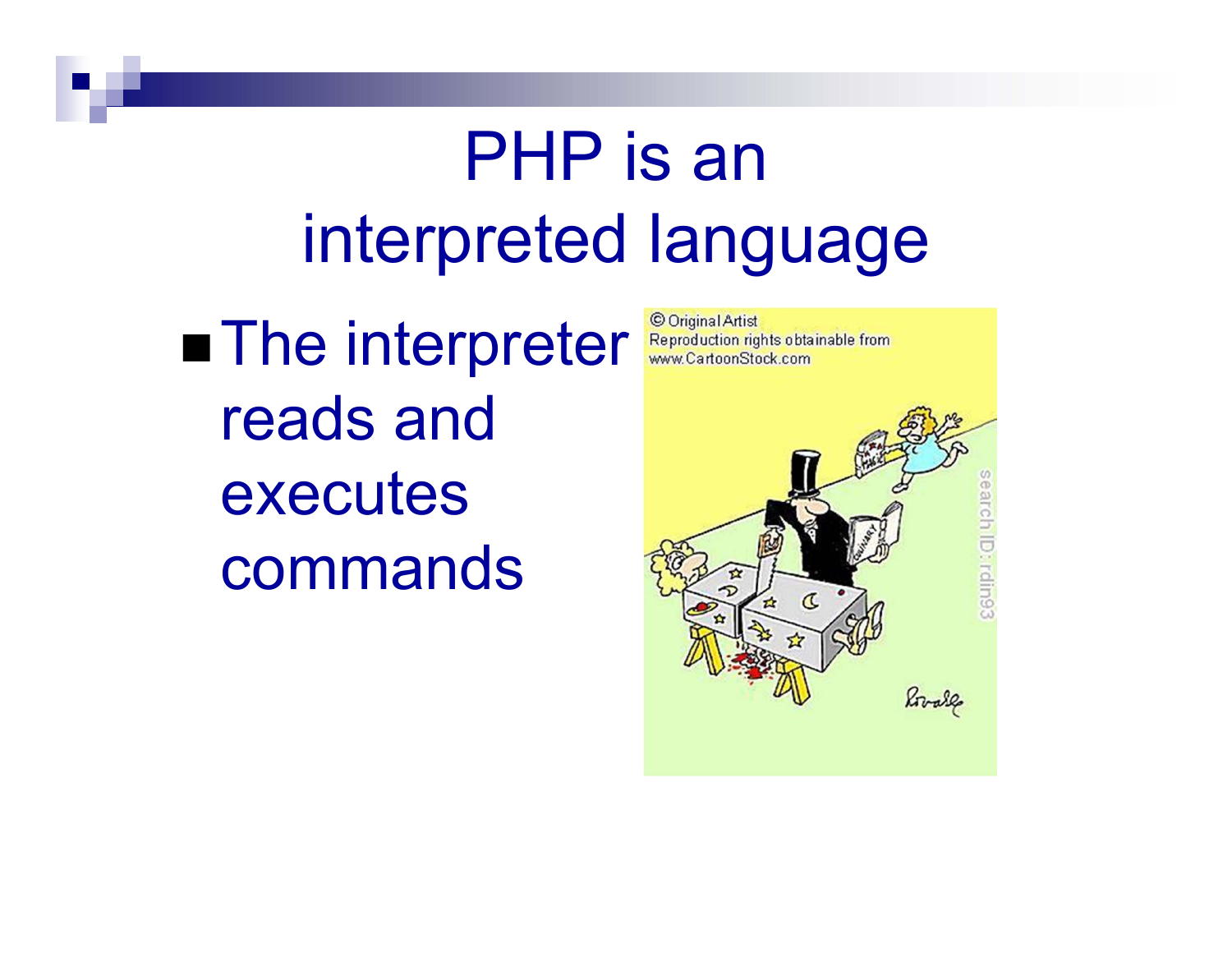## print statements Basic construct for output Double quotes or single quotes Semi-colon finishes the statement print "Double Quotes"; print 'Single Quotes';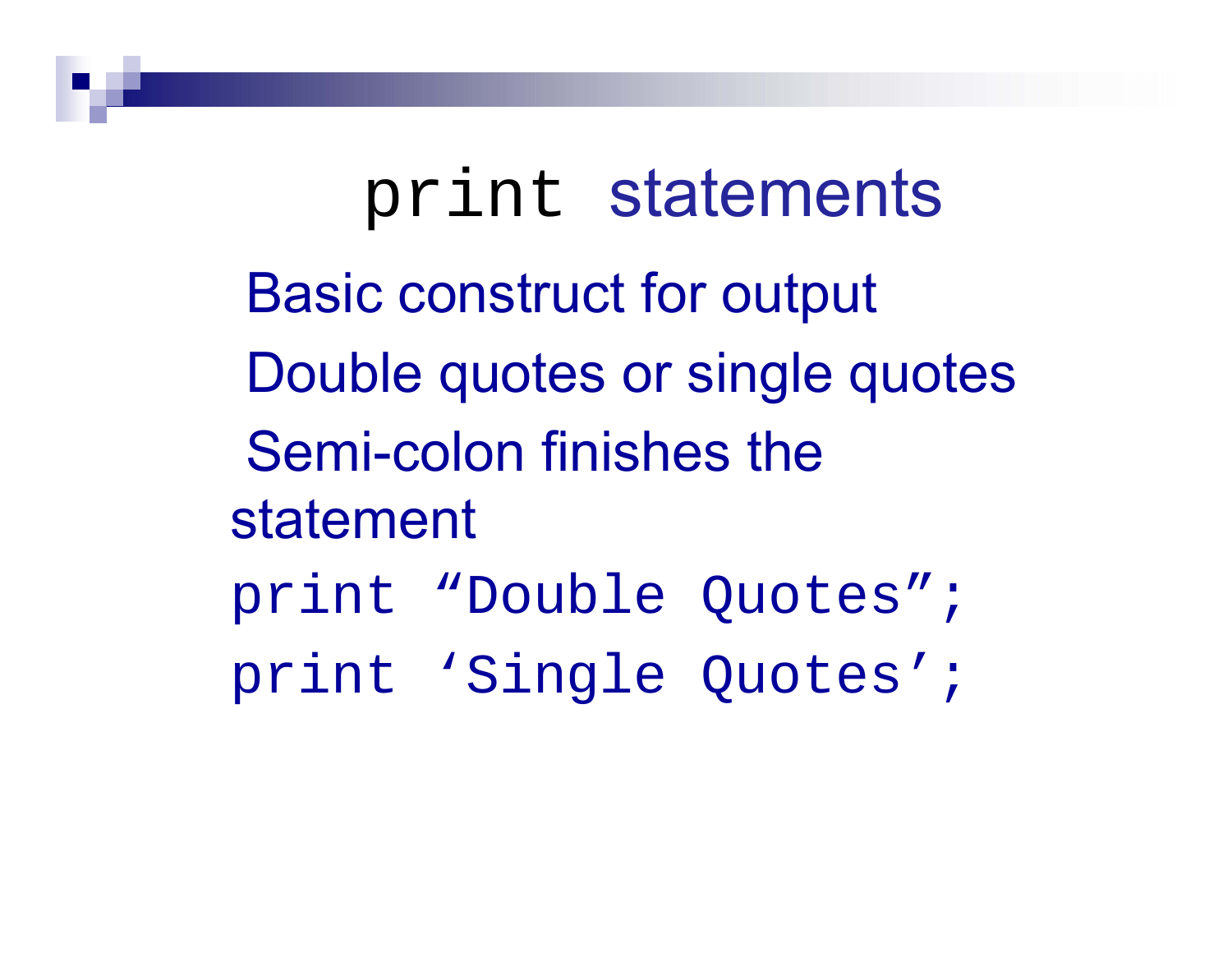## Print (cont)

#### •Certain characters must be **escaped**

- •Double quotes - \"
- •Single quotes - \'
- •Dollar sign - \\$
- Backslash \\

print "She said, \"The coat  $cost \ \ 879.95\$ ";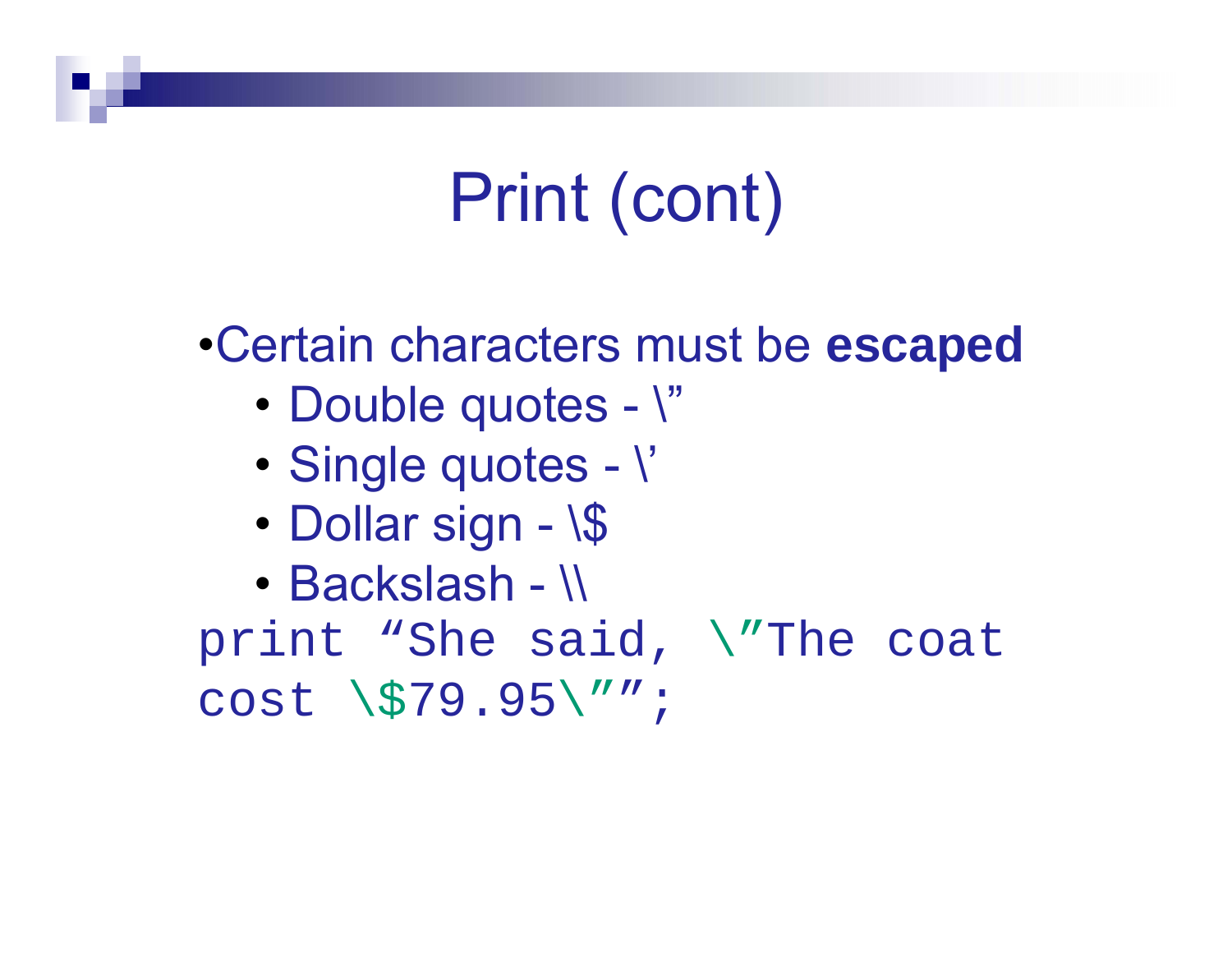# Try it!



- Application -> Accessories-> Terminal
- Open a terminal and type
- php -r 'print "hello\n";' and hit Enter
- type multiple print statements inside the single quotes.

How can we run it without typing it in over and over?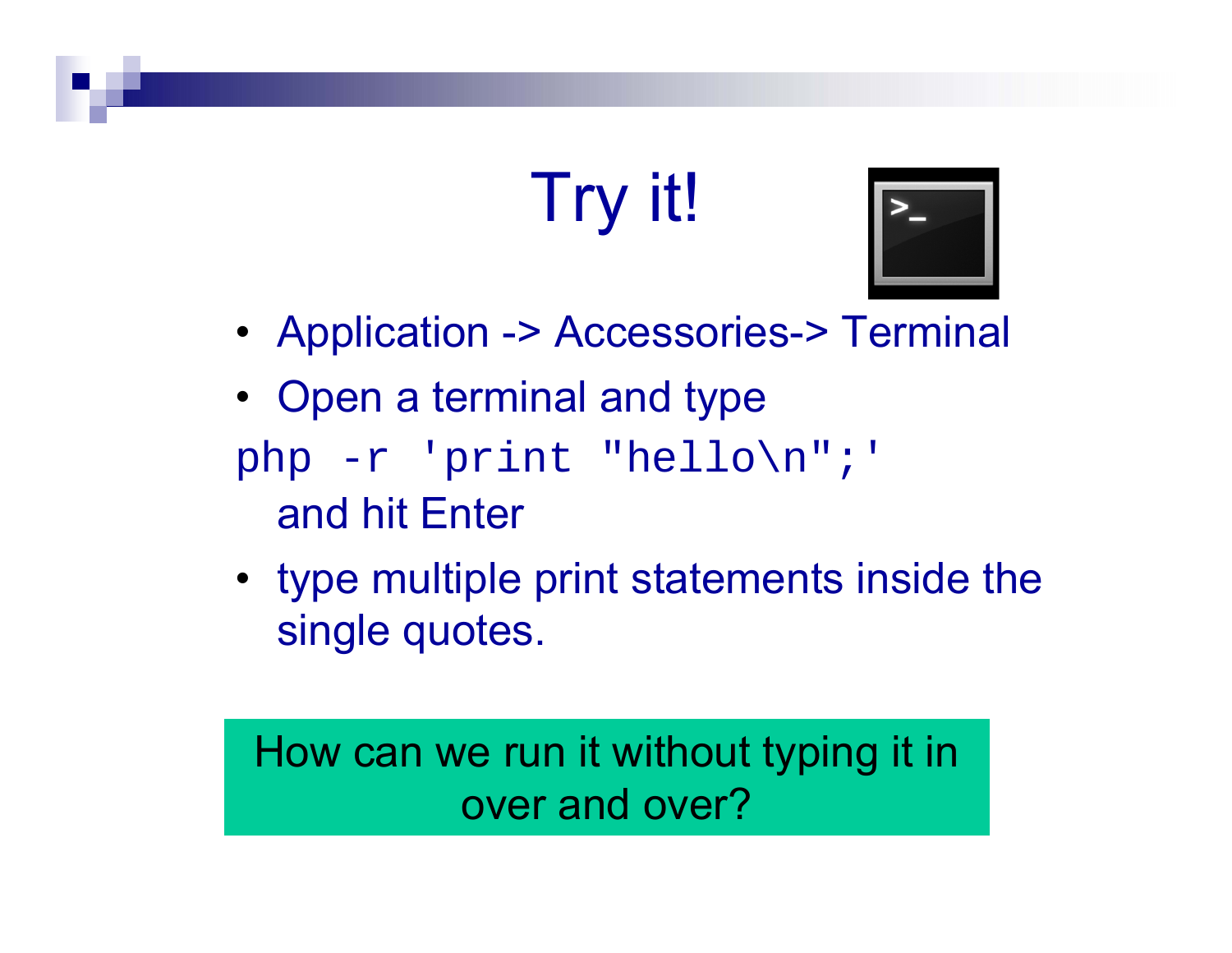### Write it in a file

- In a terminal, type **gedit hello.php &**
- Open with <?php and close with ?>, put print in between.
- **<?php print "Hello!\n"; ?>**
- Save the file
- In a terminal, type **php hello.php**

#### How do we get it into a web page?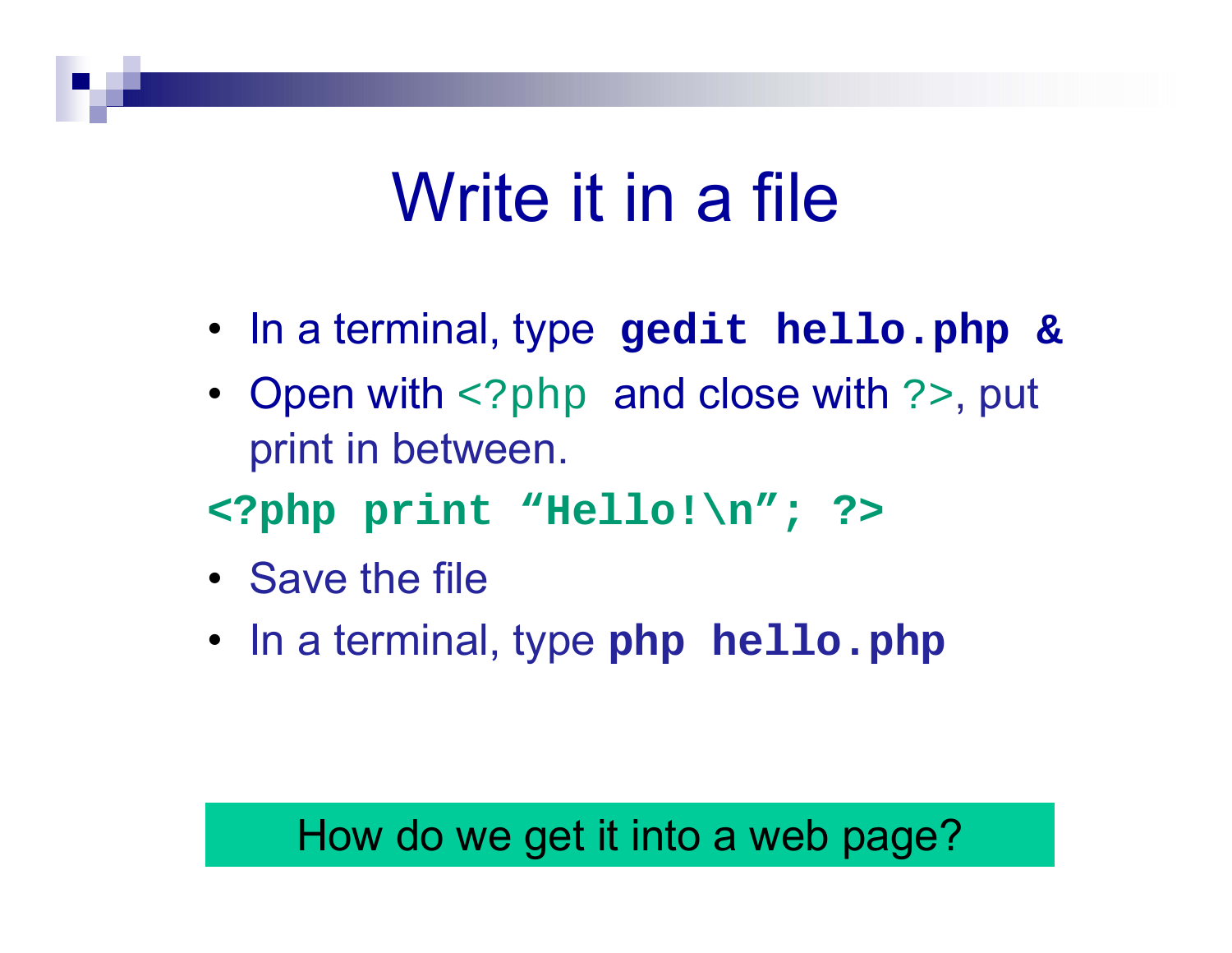### Motivation for PHPon the web

- 1. We want many people to be able to run our program
- 2. Our program uses lots of data and does lots of computation.

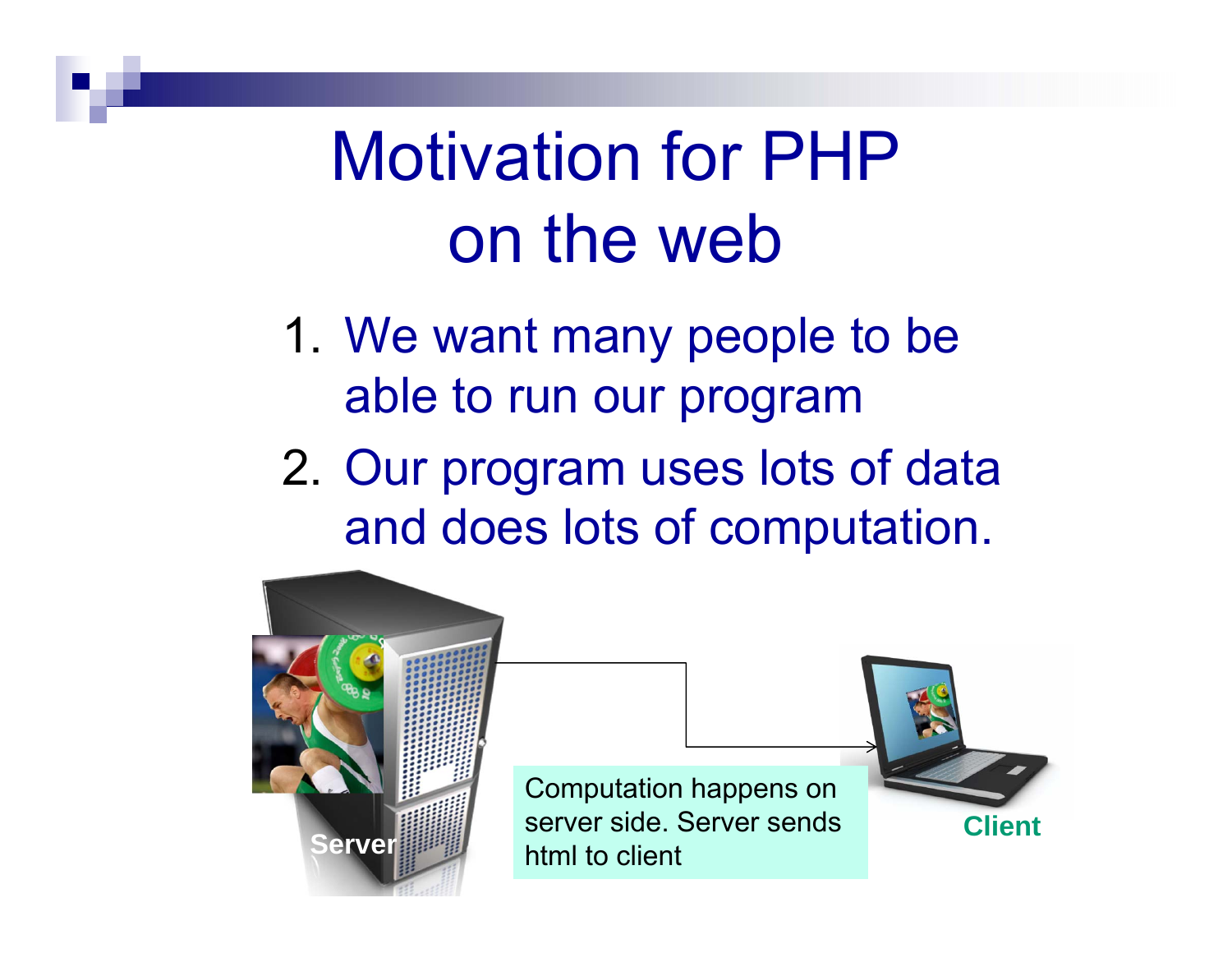<html><head><title>My First PHP Script</title> </head> <body> This web page contains html and php. **<?php print "<h1>Hello!</h1>"; ?>**</body> </html>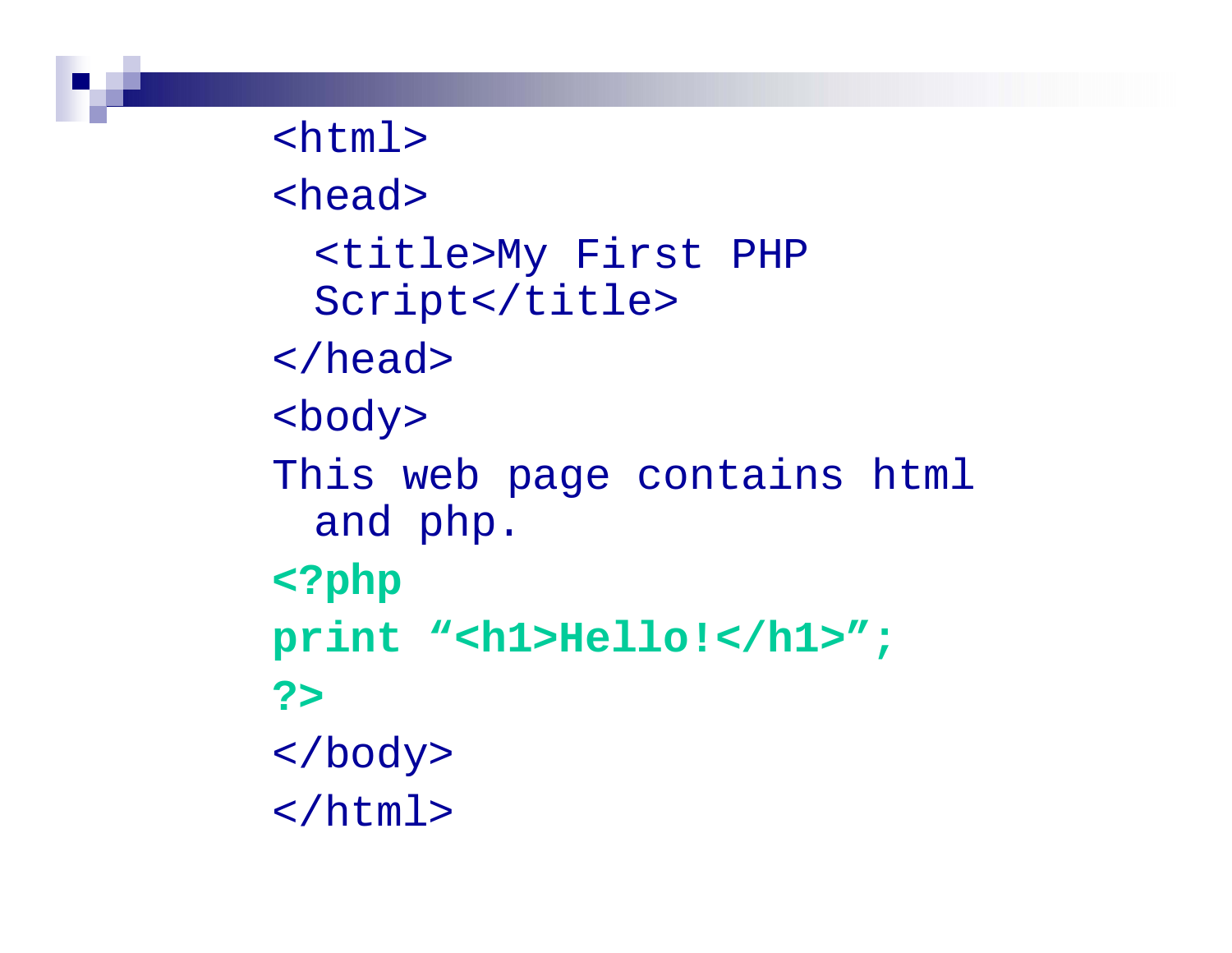# Comments??

- It's a good idea to add comments to your code
- A comment is text that humans can read and computers ignore
- Helps you remember what your code does
- Helps other people who want to use your code understand it.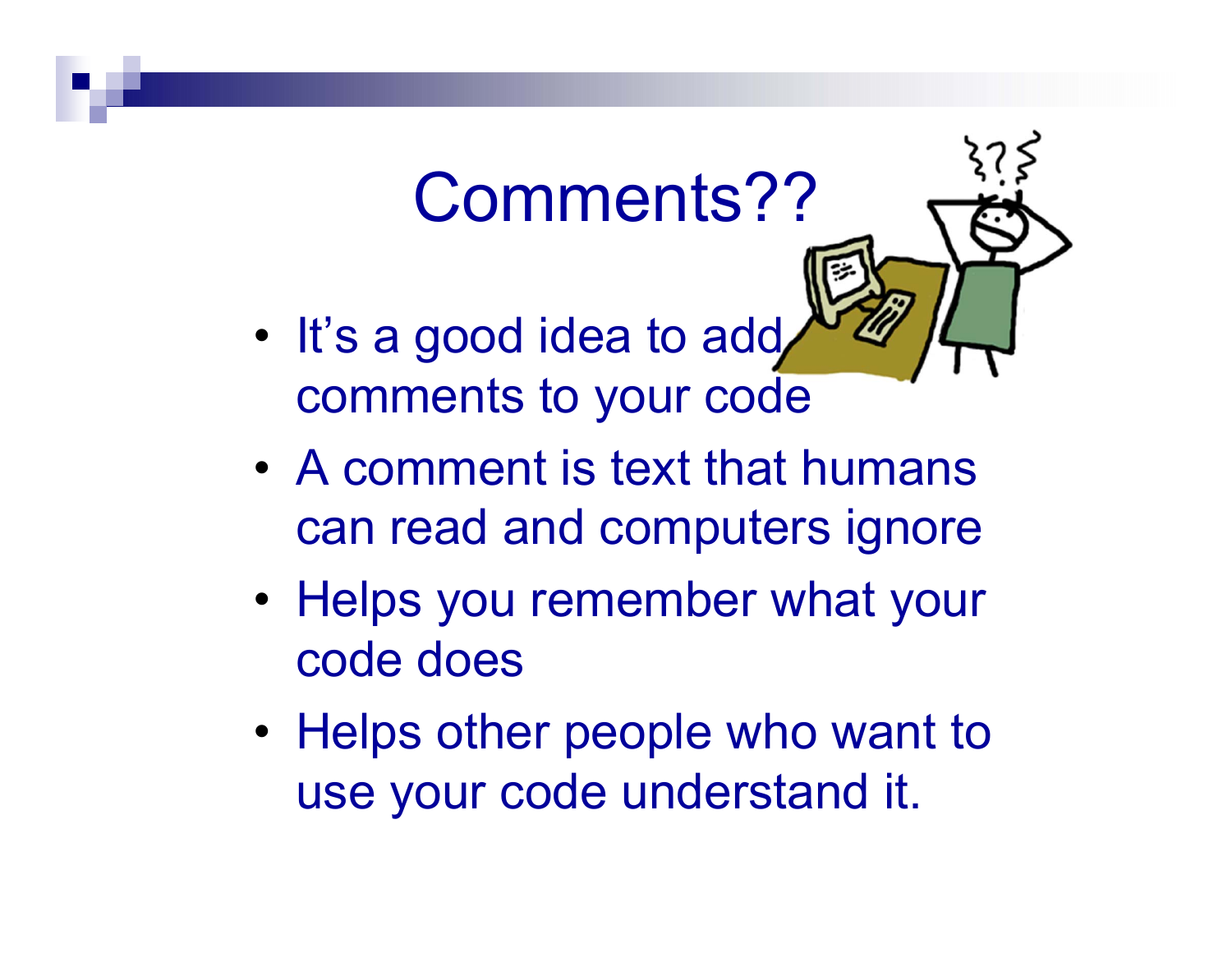### **Comments**

- Single line **// undetected errors are ignored**
- Multi-line **/\* Either the program is exiting or the world is coming to an end. Take your pick. \*/**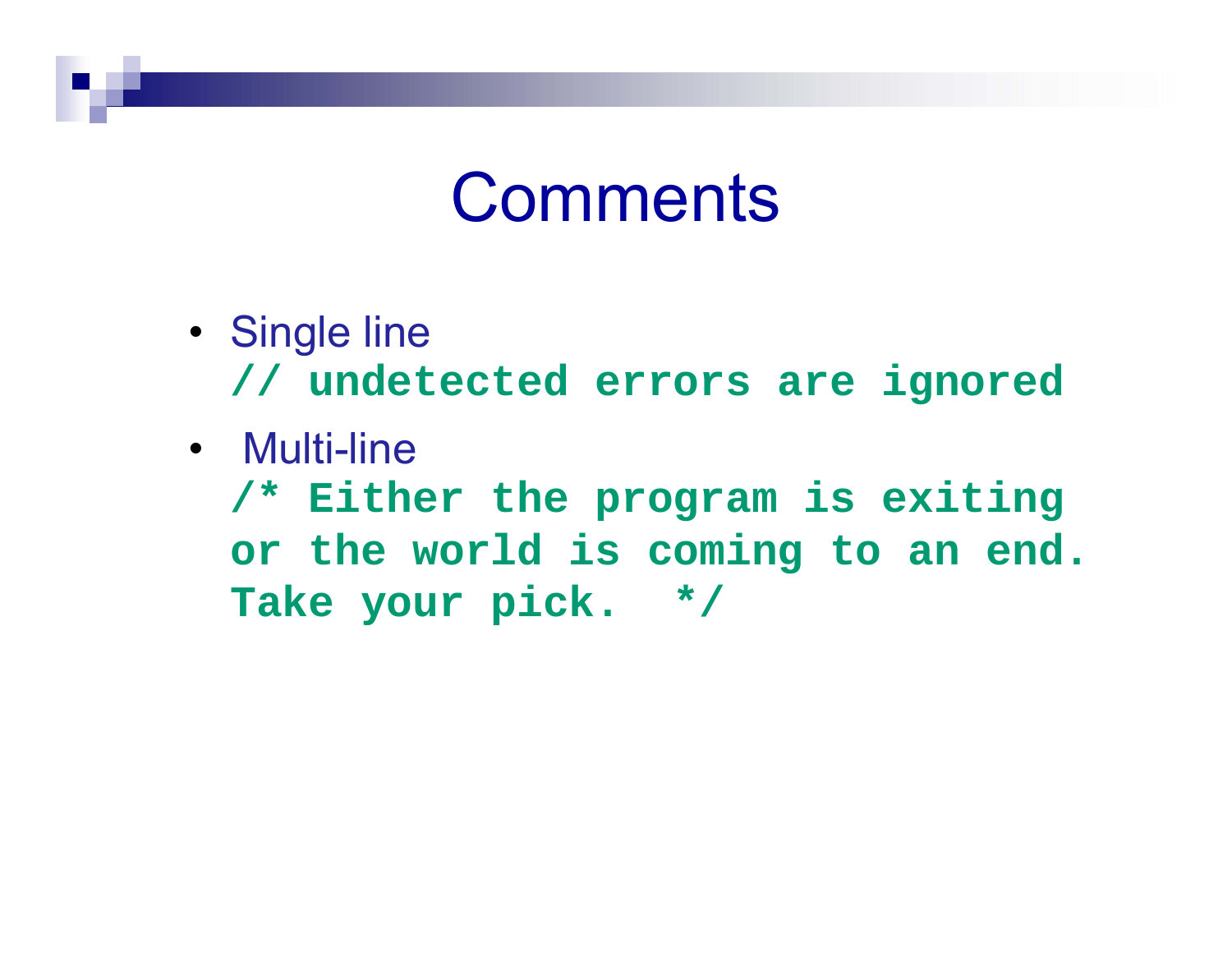### Exercise

- 1. In your terminal type cd /var/www/workshop
- 2. Type gedit hello.php &
- 3. Open browser to http://localhost/workshop



4. Click hello.php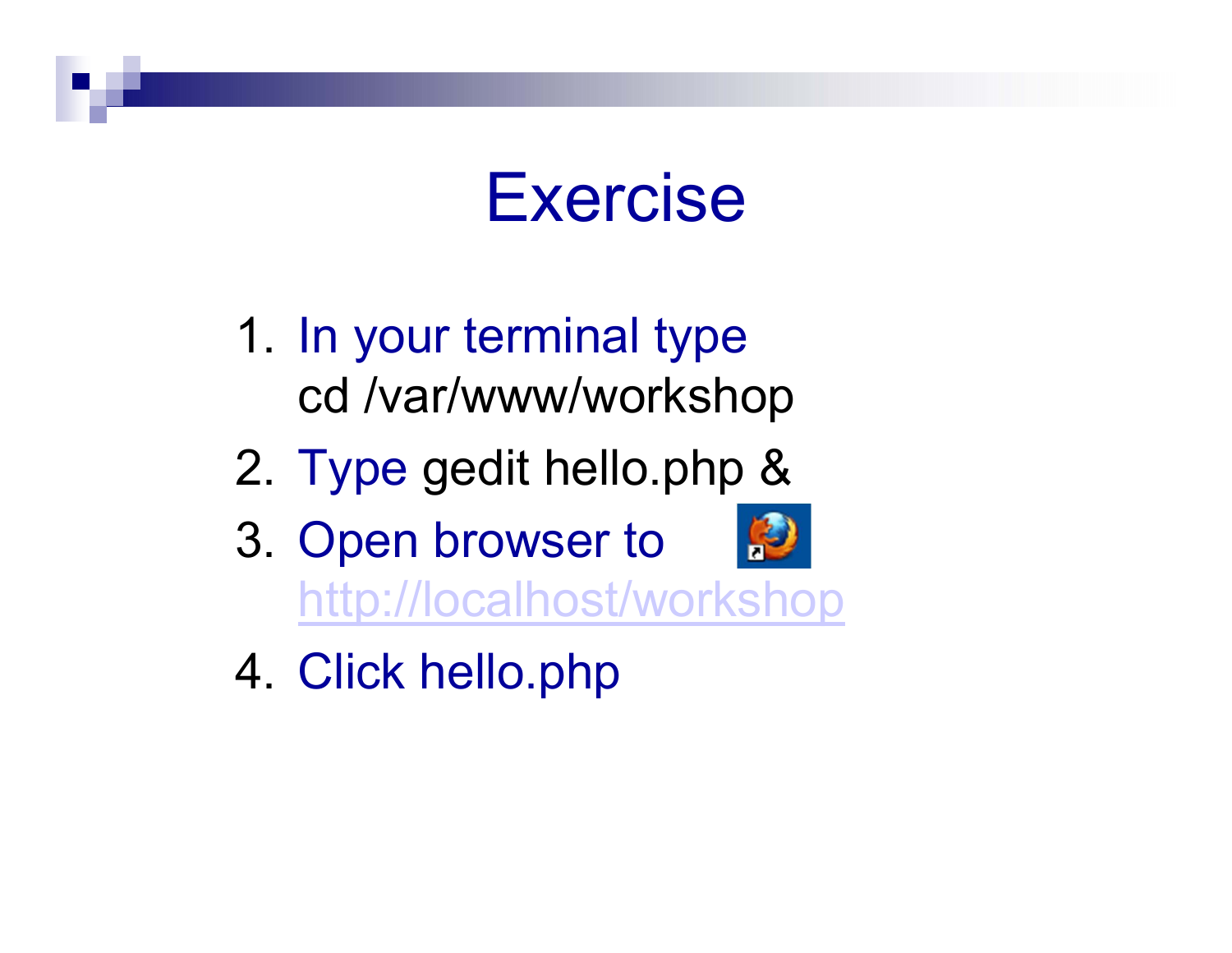# Variables



- Variables hold data
- All variables are represented with a dollar sign and a name: **\$var**
- Variables **names** represent **memory locations**
- Variable names
	- contain letters, numbers and underscores *only*
	- Cannot start with a number
- Seven types of data: bool, string, int, float, array, object, resource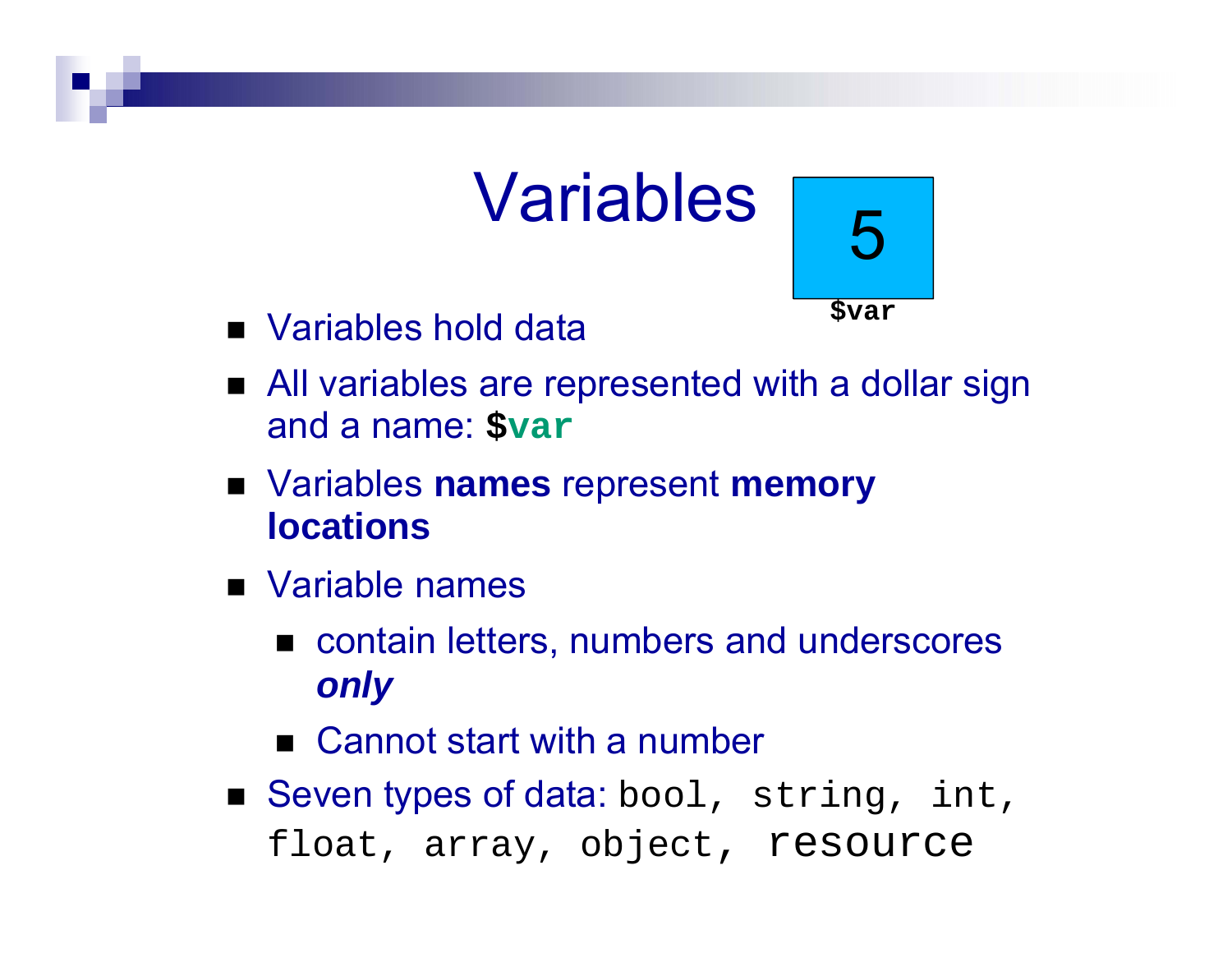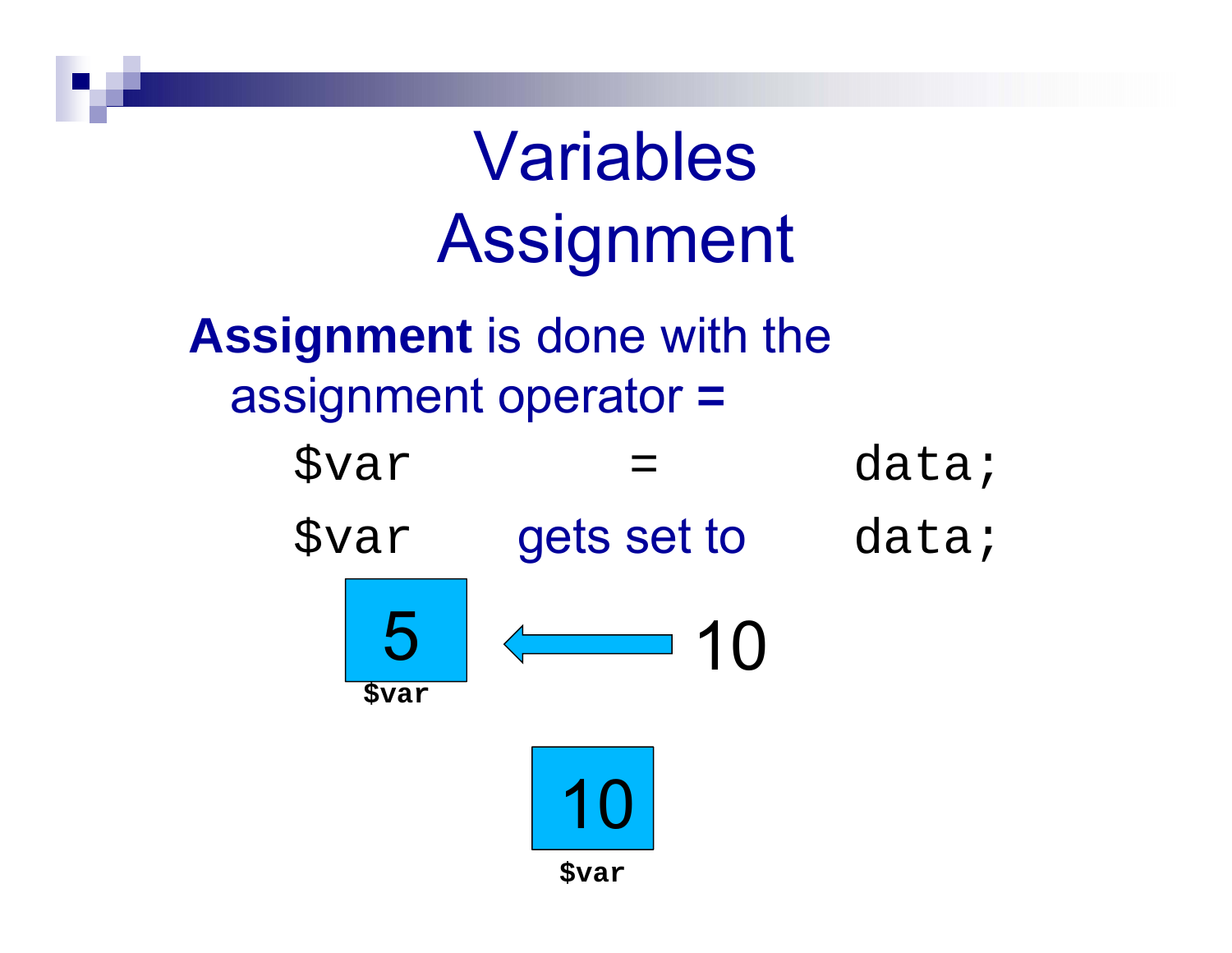### Bad Variable Names

 $$123$  go! = 4;

 $\text{Sdata} = 3$ ;

\$IsNotCanNotUnDisable = 1;

 $$1 = 1;$ 

Good variable names describe the data they contain

average\_rainfall = 32;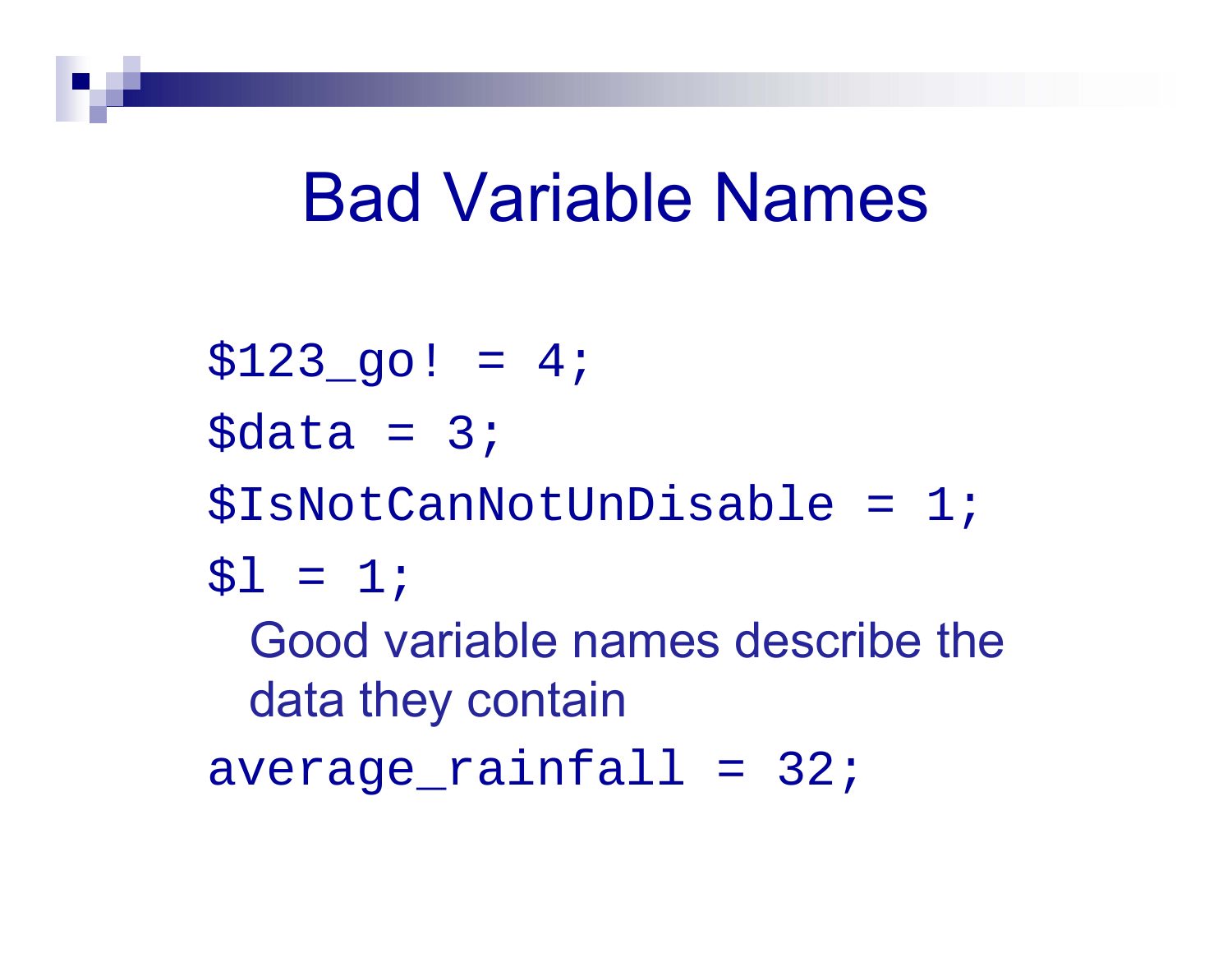#### Variables – integer

#### **Whole numbers.**

| <b>Some Operations</b>             |                                            |  |
|------------------------------------|--------------------------------------------|--|
| $\zeta_c = \zeta_a + \zeta_b$ ;    |                                            |  |
| $\zeta_c = \zeta_a - \zeta_b$      |                                            |  |
| $\zeta_c = \zeta_a * \zeta_b;$     | <b>Multiplication</b>                      |  |
| $\zeta_c = \zeta_a / \zeta_b$      | Assigns quotient                           |  |
| $\zeta$ c = $\zeta$ a % $\zeta$ b; | Assigns remainder                          |  |
| $SC++;$                            | $\zeta_c = \zeta_c + 1$ ;<br>increment \$c |  |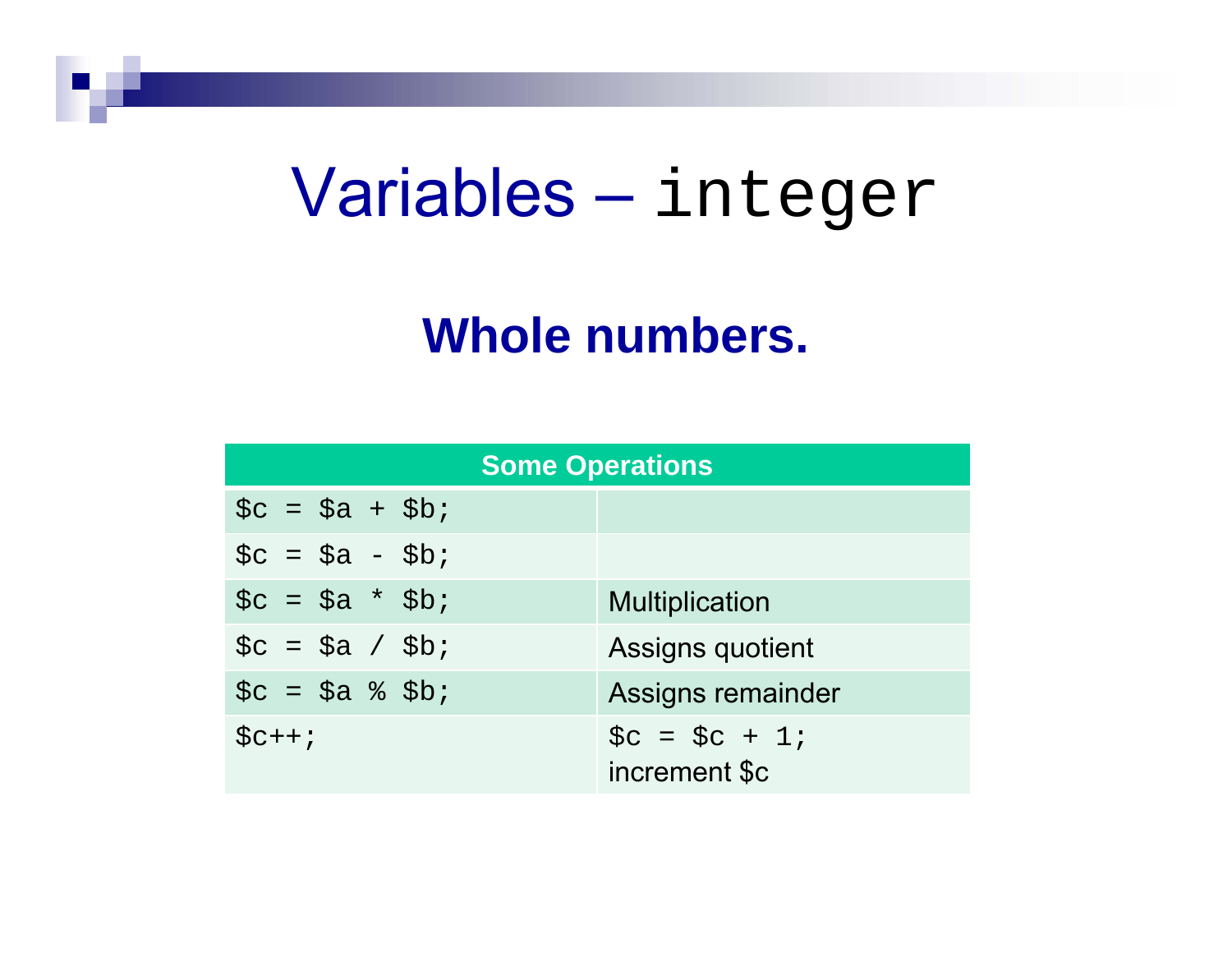

### Variables - string

- $\blacksquare$  Composed of letters, numbers, characters on the keyboard
- **Surrounded by quotes**
- Certain characters must be **escaped**
- The escape character is the forward slash
- Single quotes inside single quotes must be escaped
- **Double quotes inside** double quotes must be escaped

| <b>Single</b><br>quotes          |           |
|----------------------------------|-----------|
| <b>Double</b><br>quotes          |           |
| <b>Dollar</b><br>sign            | 、 、 、 、 、 |
| <b>Backslash</b>                 |           |
| Carriage<br>Return<br>(new line) |           |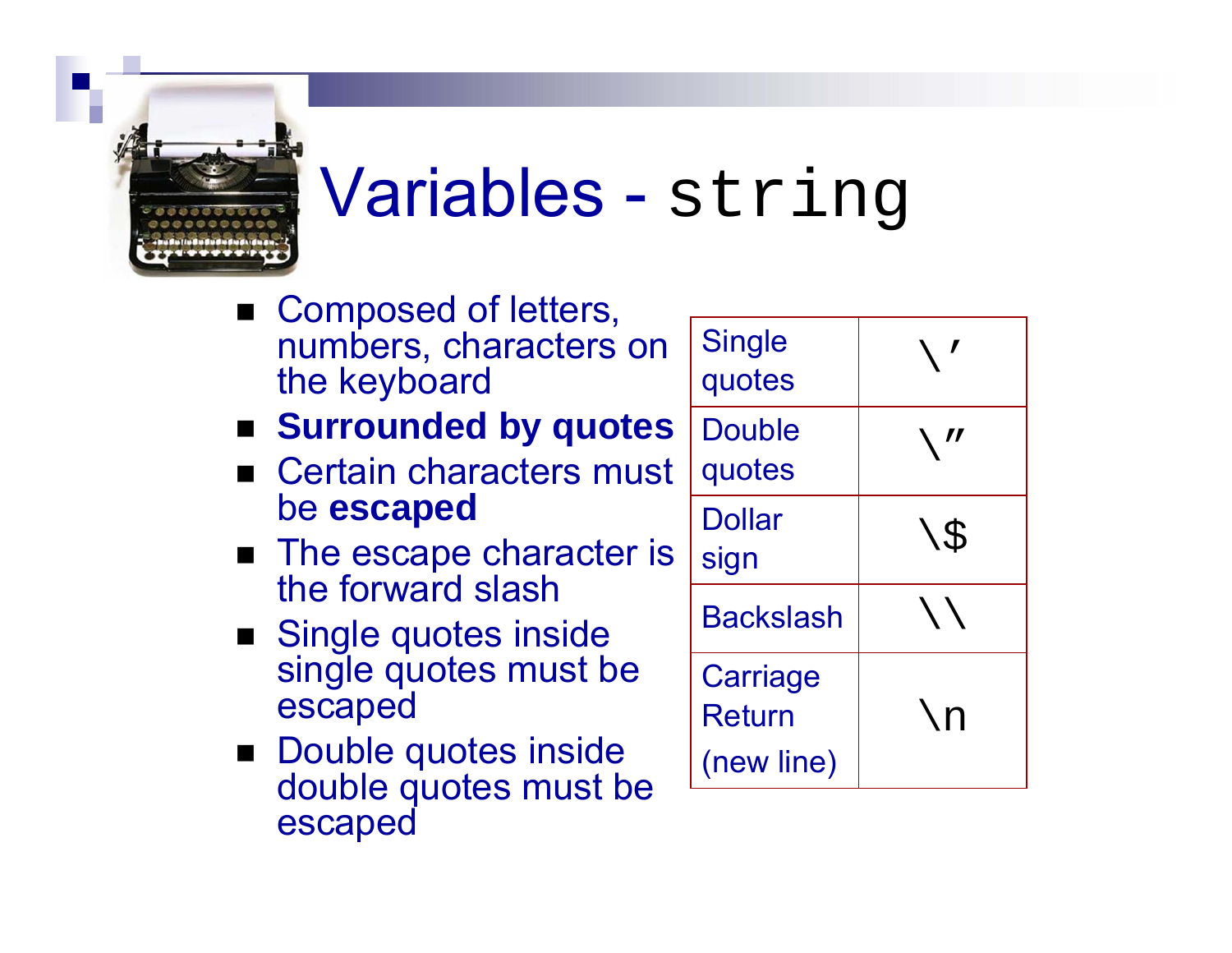### Why \$ is escaped

When within quotes, if \$ is not escaped, php treats it as a variable, evaluates it and prints the value

//**\$name** is **evaluated** inside " "

\$name = "Spot";

print "My name is \$name";

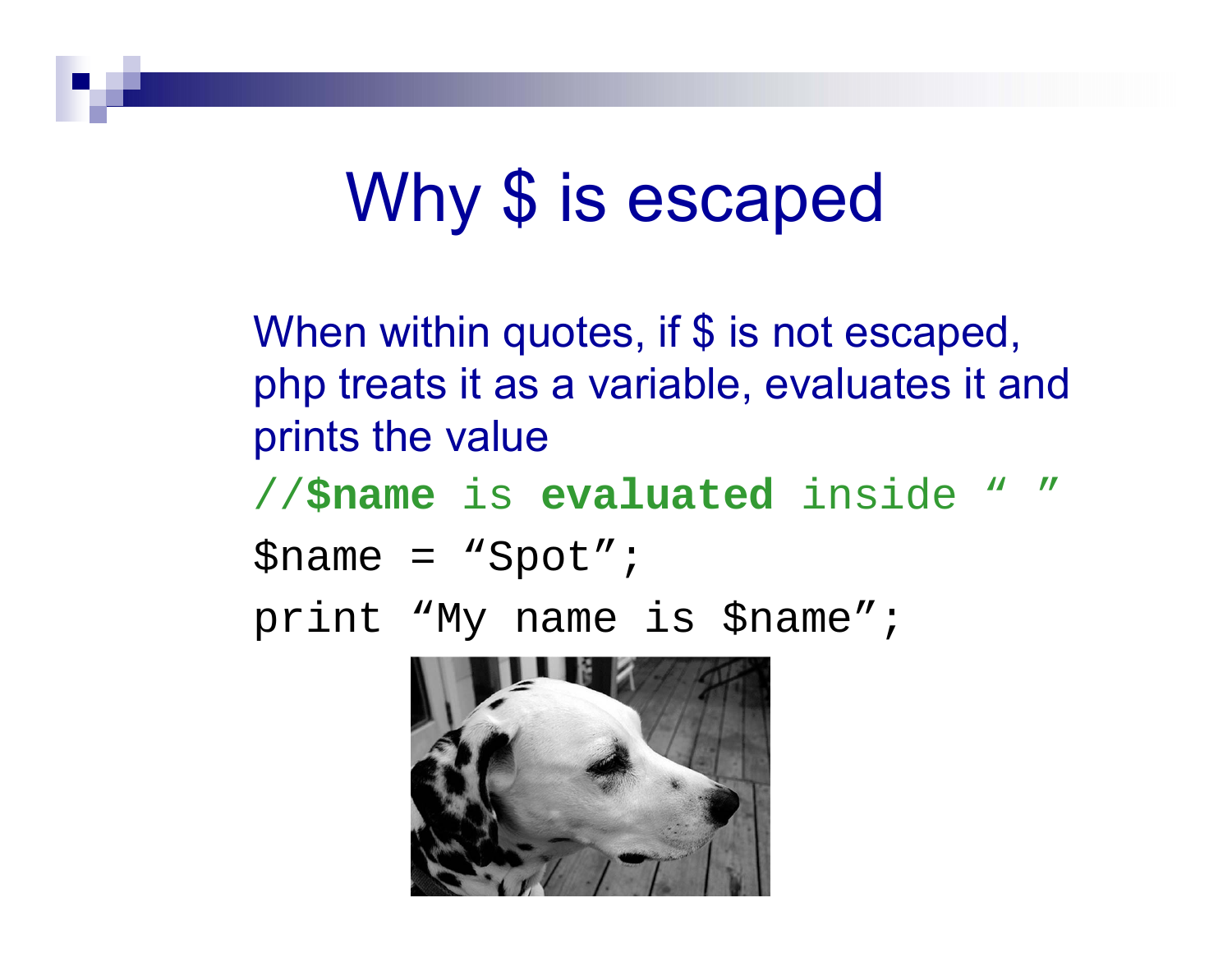## String operator **Concatenation**

Main Entry: <sup>2</sup>concatenate  $\blacklozenge$ Pronunciation: \-,nāt\ Function: transitive verb Inflected Form(s): concatenat ed; concatenat ing Date: 1598 : to link together in a series or chain



■ Different types of data can be merged together into a single string

 $\text{Svar} = \text{``Hello''}$ print \$var . " World";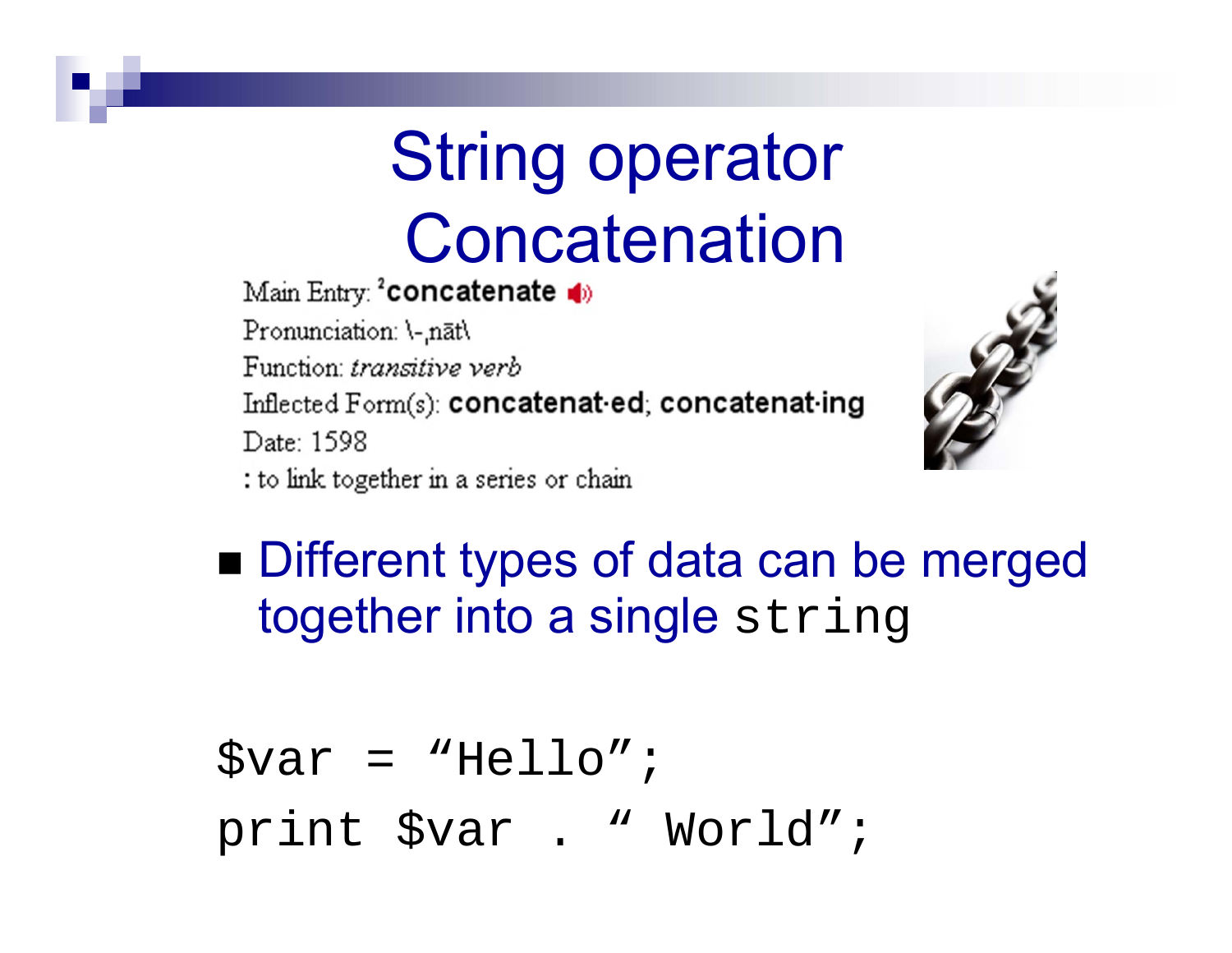## Try these in a terminal



php -r 'print "The coat cost  $\frac{1579}{199}$ php –r 'print "\\0/\n \\$\n/ \\";' php  $-r$  '\$location = " $B\sqrt{u}$ ffalo"; print "I live in "  $/_{a}$ . \$location;' **Concatenation** or period?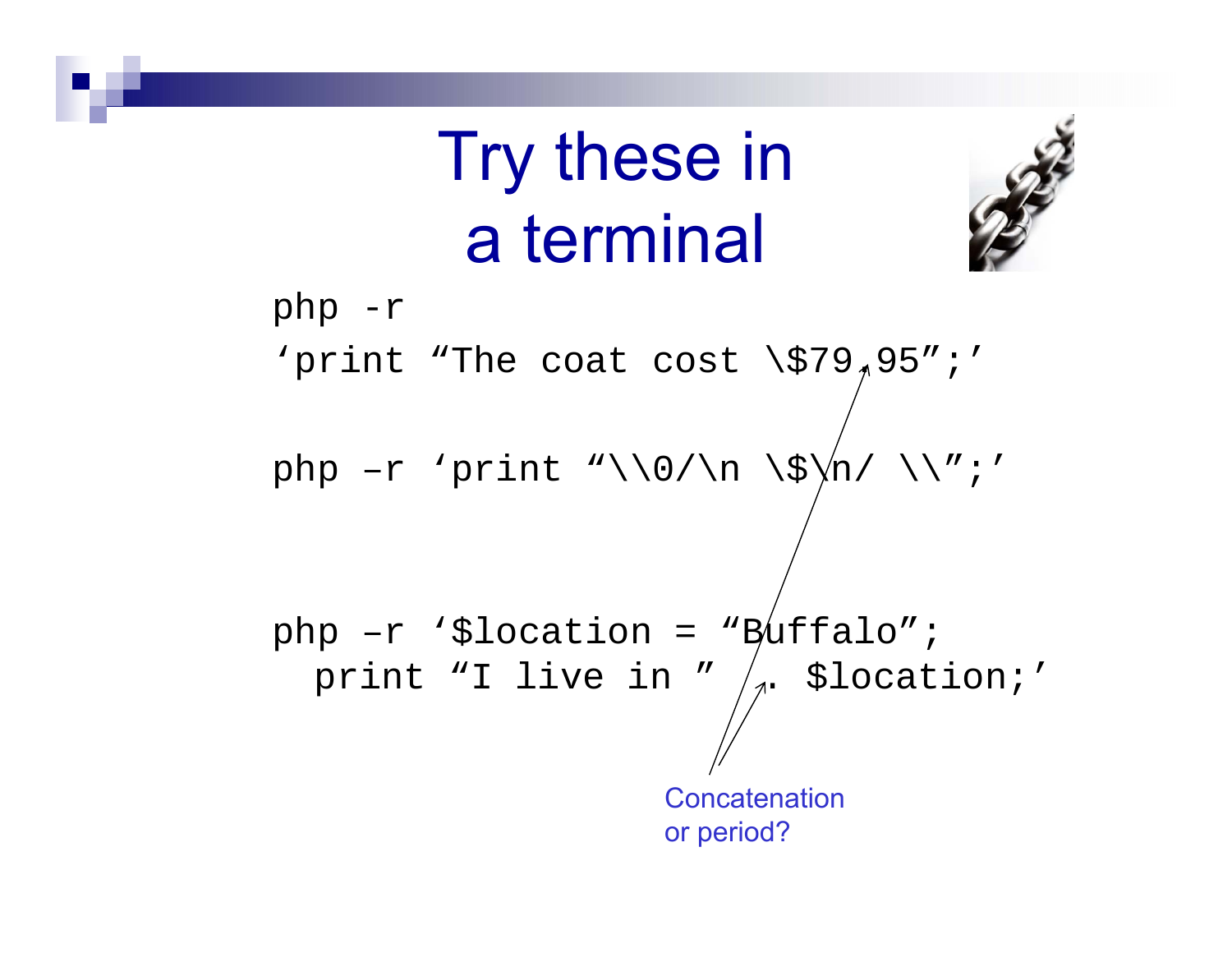#### Variables – float

 $\blacksquare$ float represents rational (real) numbers

\$price = 7.95;

■ What operations can we do on floats?

|     | $S$ c++; |  |  |                       |  |  |
|-----|----------|--|--|-----------------------|--|--|
| Šс  |          |  |  | $=$ \$a % \$b;        |  |  |
| \$c |          |  |  | $=$ $\sin /$ $\sin /$ |  |  |
| Šс  |          |  |  | $=$ $\sin *$ $\sin$   |  |  |
| Sc  |          |  |  | $=$ \$a - \$b;        |  |  |
|     |          |  |  | \$c = \$a + \$b;      |  |  |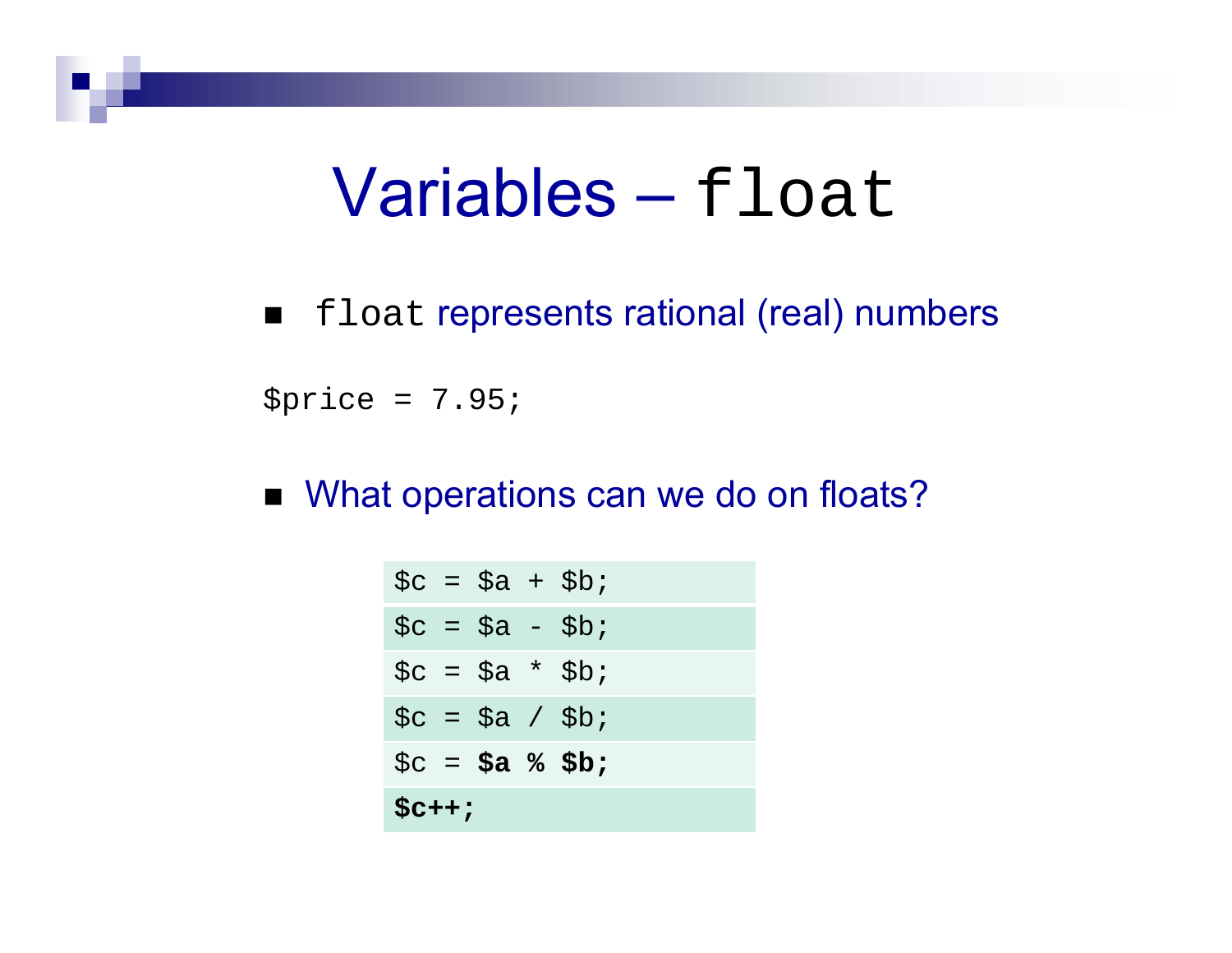#### Exercise

- 1. In your terminal type cd /var/www/workshop
- 2. Type gedit variables.php &
- 3. Open browser to http://localhost/workshop



4. Click variables.php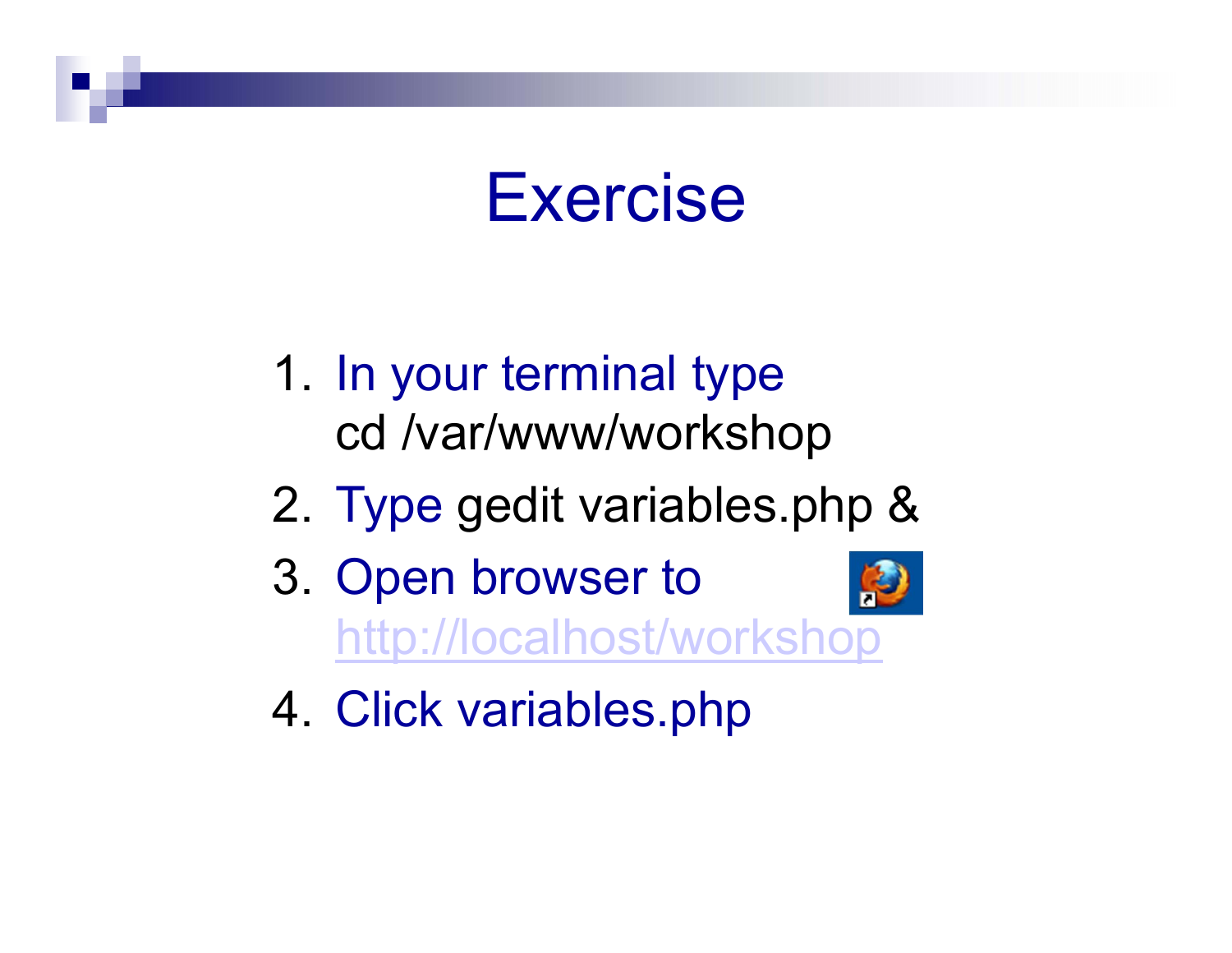### Variables boolean



George Boole

- Most basic type of data in any computer language
- The only values it can have are **true** and **false**
- \$I\_chopped\_down\_the\_cherry\_tree = true;

\$I\_am\_over\_five\_feet = false;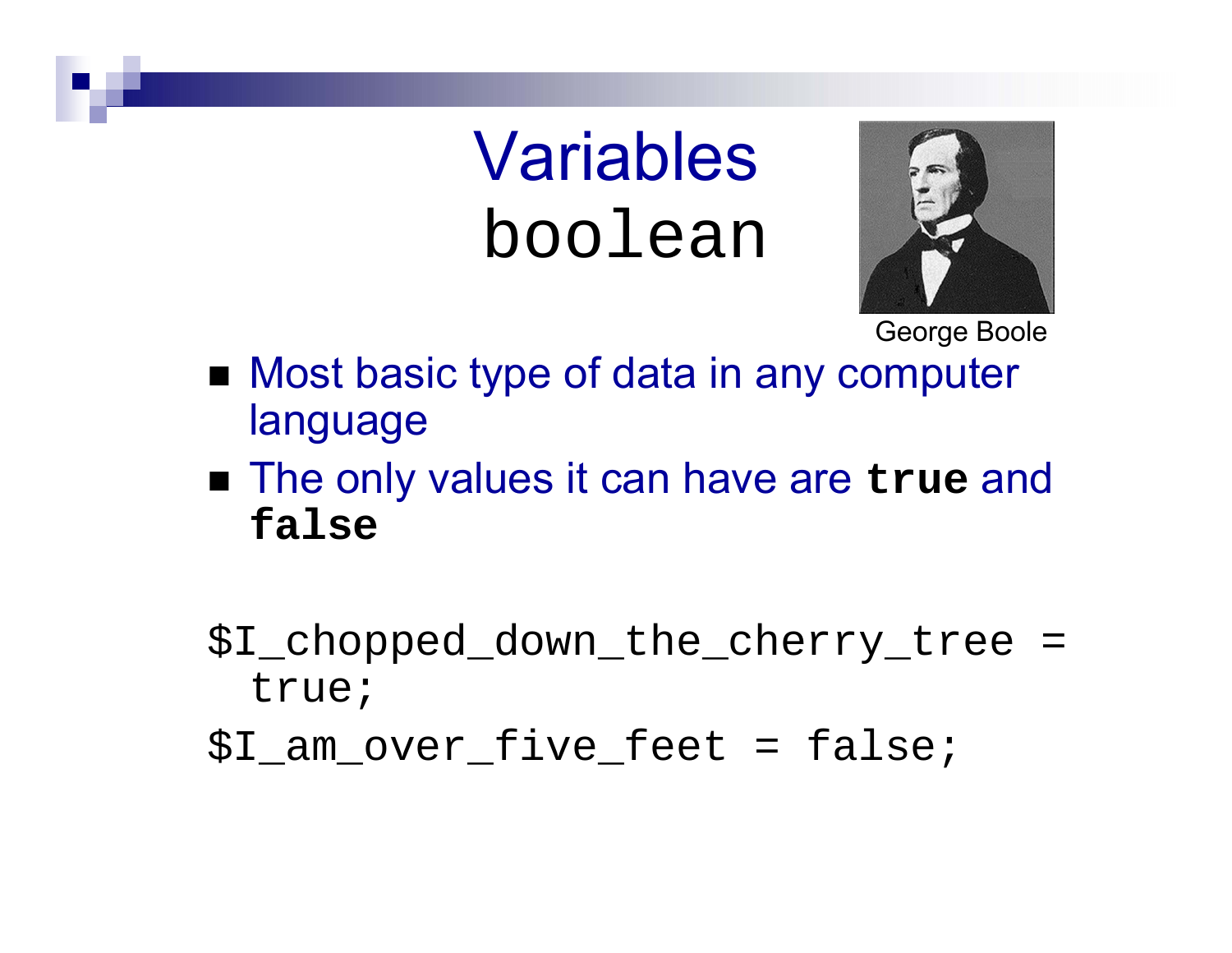### Comparison Operators

- (Left-hand side *operator* right-hand side)
- Evaluate to **true** or **false** (booleans!!)

$$
(50 > 5)
$$
  
\n
$$
(5 < 1)
$$
  
\n
$$
(10 < = 12)
$$
  
\n
$$
(10.2 > = 10)
$$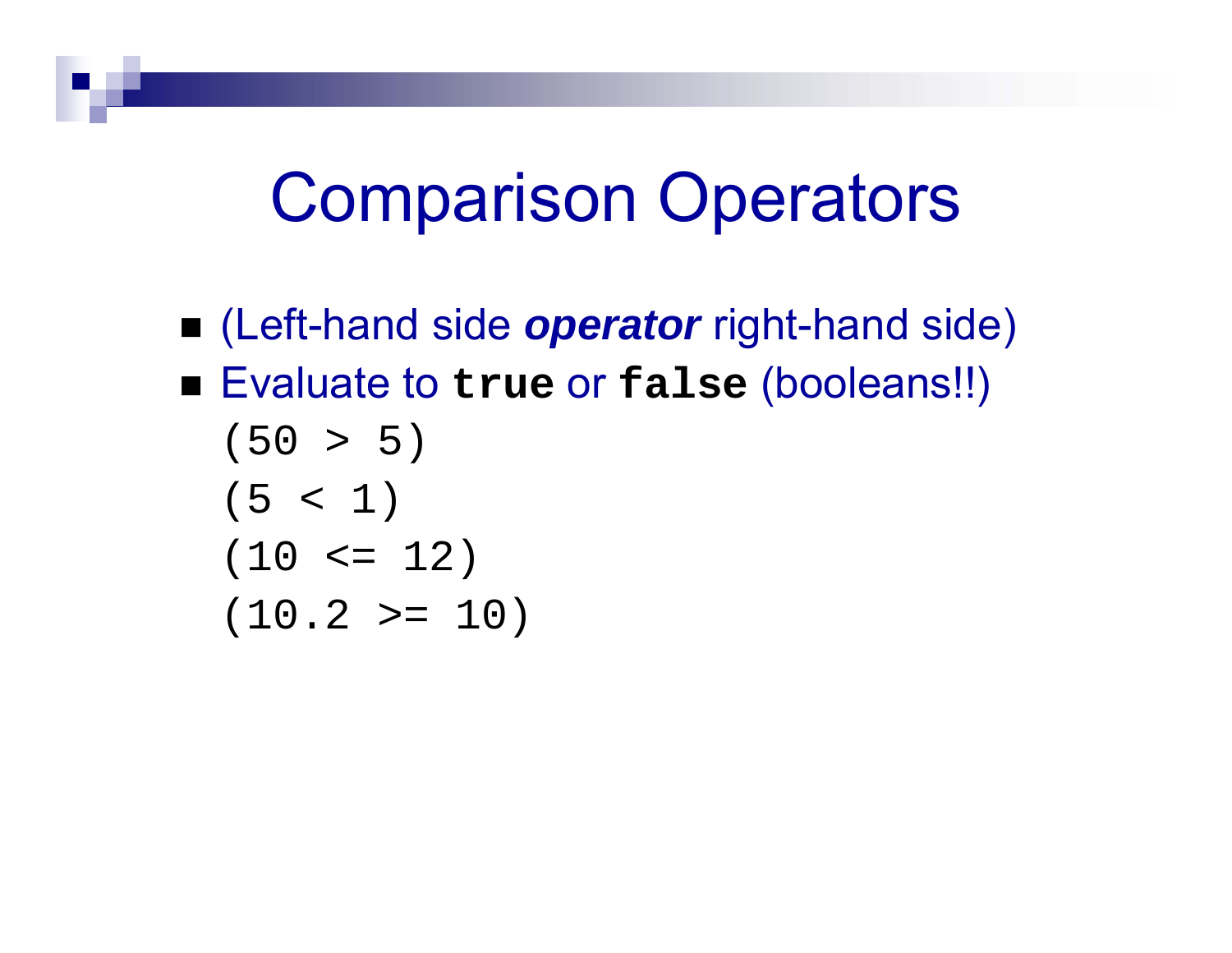### Comparison Operators

| <b>Equal</b>          |            |                                      |
|-----------------------|------------|--------------------------------------|
| <b>Identical</b>      |            | Equal value, and<br>same type        |
| Not equal             | $l =$      |                                      |
| <b>Not Identical</b>  | $!=$       | Not equal value,<br>or not same type |
| <b>Greater than</b>   | $\geq$     |                                      |
| Less than             | $\lt$      |                                      |
| Greater than or equal | $>=$       |                                      |
| Less than or equal    | $\leq$ $=$ |                                      |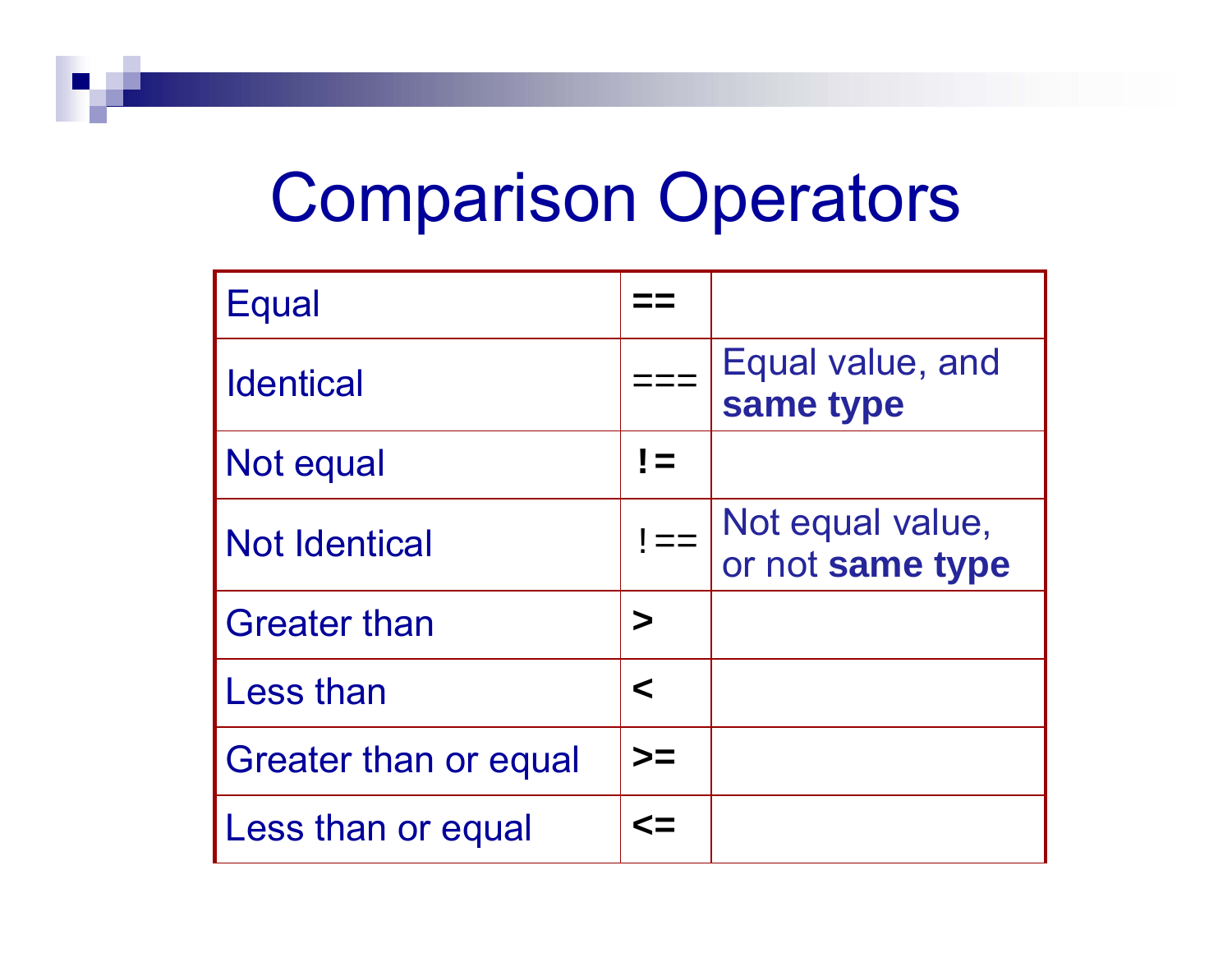### What is it?

 $$price = 5.60;$ \$five\_greater\_than\_three =  $(5 > 3)i$  $\text{Sdata} = 10$ ; \$data = false; \$print = "print"; print \$print.\$price;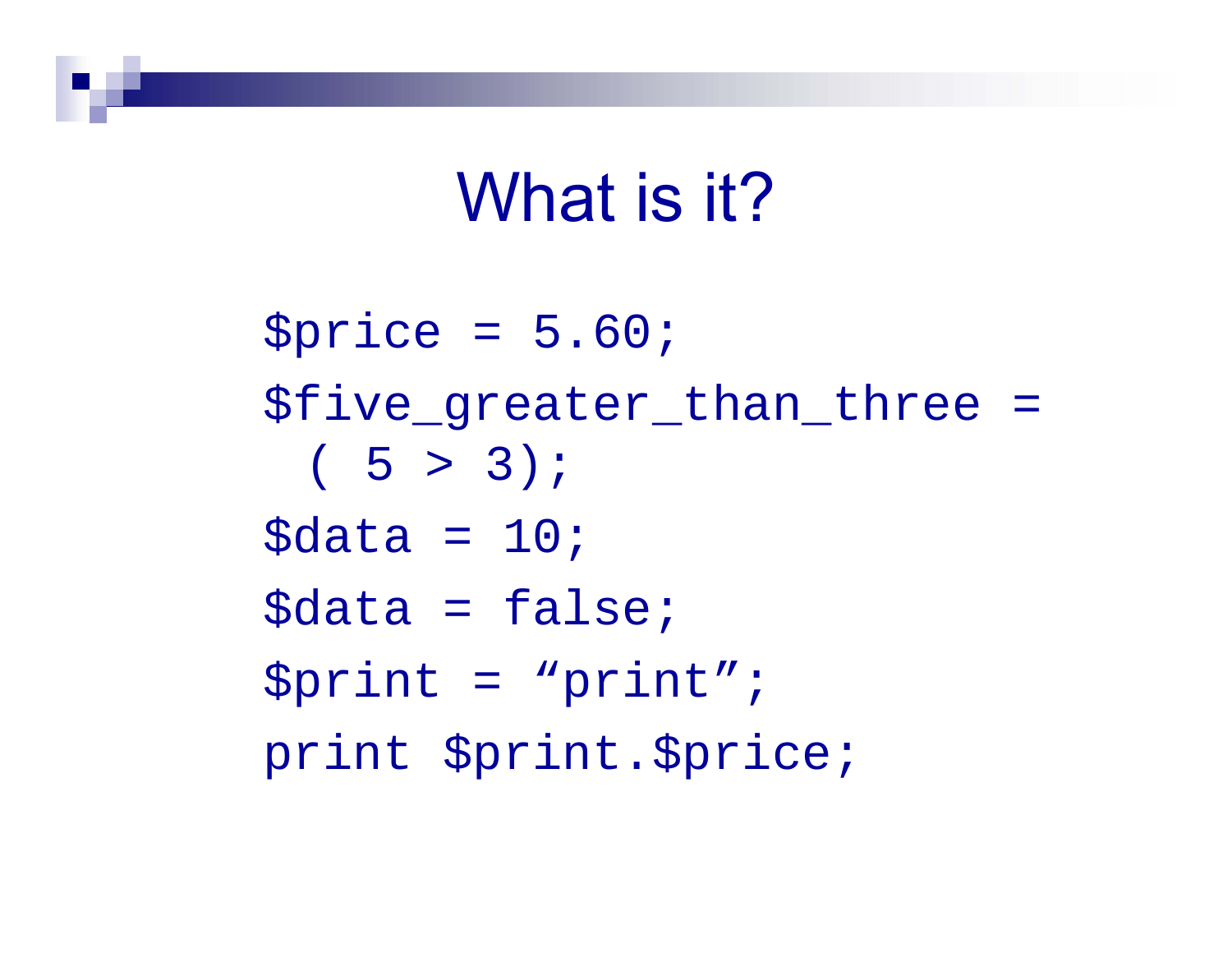#### Variables - array

- Arrays are a **collection** of data with memory addresses
- All data types can be stored in an array

\$names = array("Matt", "Ann", "Jim");



■ Elements are accessed with a key using the array operators print \$names[0]; // Matt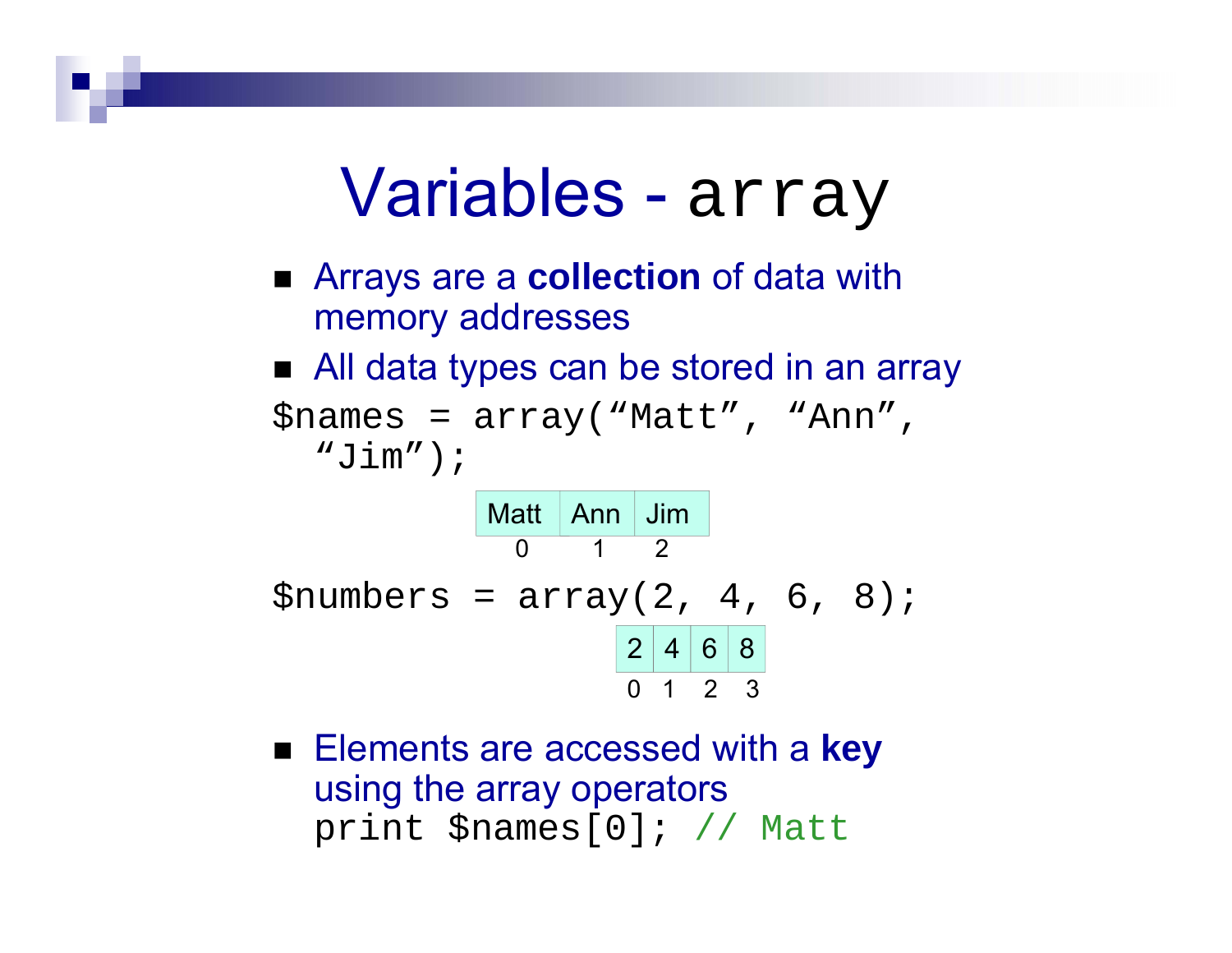### Variables –**associative** array

- By default, keys are integers starting at 0
- Instead of integers, keys can be strings

 $\text{Sages} = \text{array}('Matt' > 20,''Ann'' > 0)$ 19, "John" => 21);

#### Alternate way to build an array, using single statements:

 $\text{Sages}['Allisa''] = 30; // I wish$ 

 $\blacksquare$  Elements are accessed the same way

```
print $ages["Ann"]; // 19
```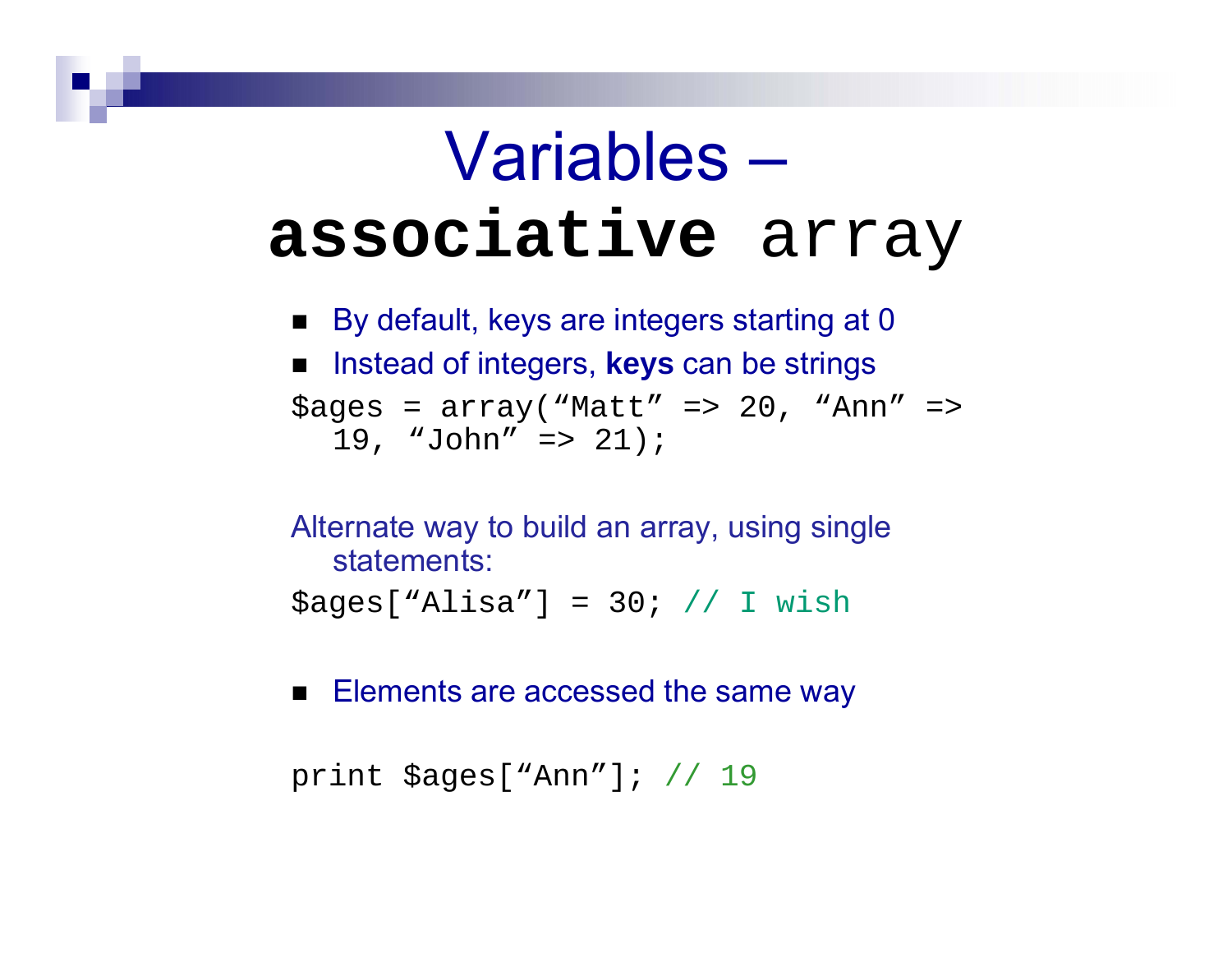## Associative Array Example: Form Data

- Sometimes a web application requires input from a user
- $\bullet$  HTML form tags for input -textbox
	- -checkbox



 $\bullet$  Data sent to the server as associative array named GET or POST

-POST: input data hidden from the user

-GET: input data is part of the URL string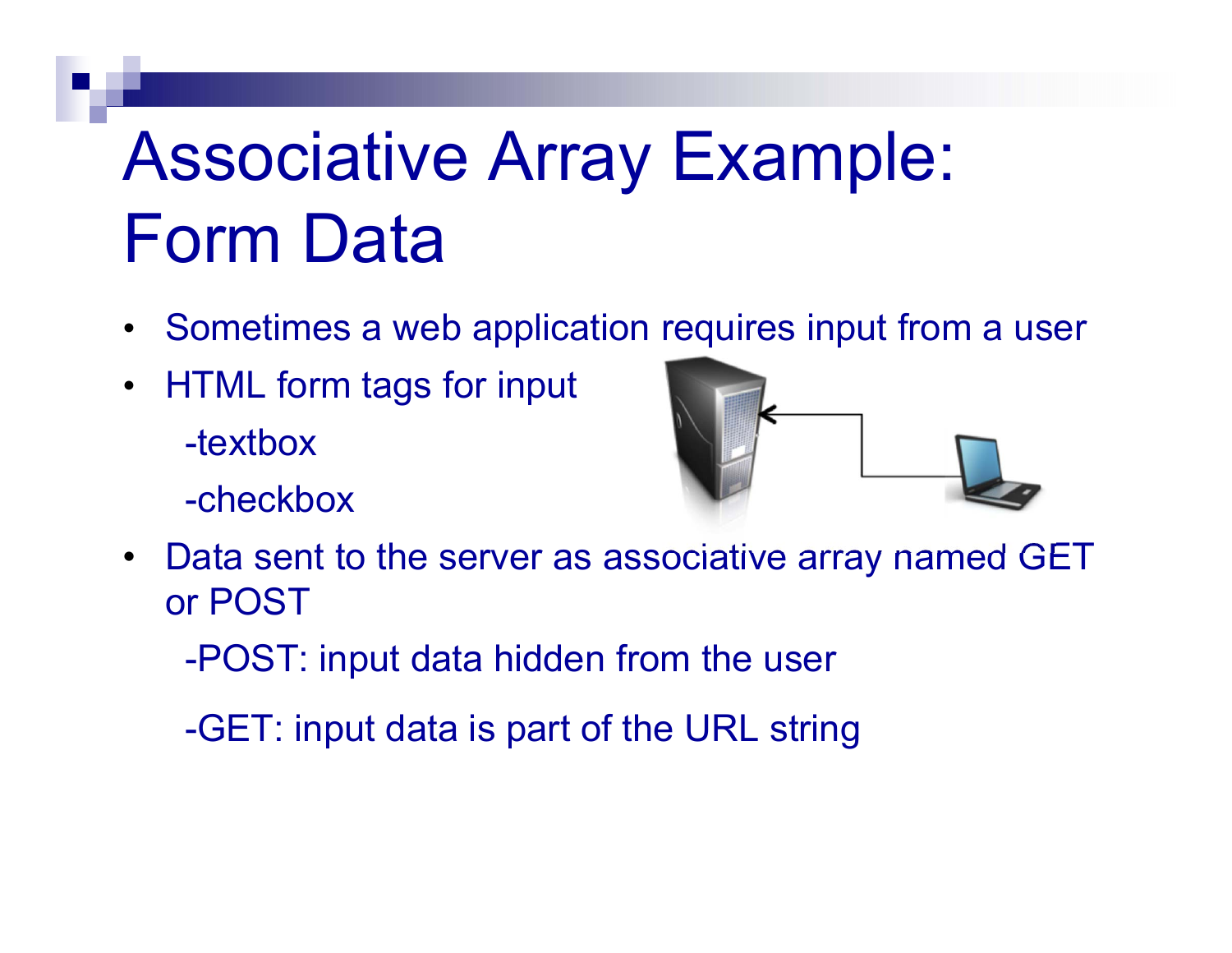#### Form Data

<html>

<head>

```
<title>PHP and Form Data</title>
```
</head>

<body>

```
<form action="formdata.php" method="GET">
Number: <input type="text" name="number" /> <br />
Letter: <input type="text" name="letter" /> <br />
<input type="submit" name="submit" value="Submit Data" />
</form>
<?php //If form is submitted echo Data
if ( isset($_GET['submit']) ){
echo "<b> Number: </b>" . $_GET['number'] . "<br />";
echo "<b> Letter: </b>" . \frac{1}{2} GET['letter']; }
?></body>
```
</html>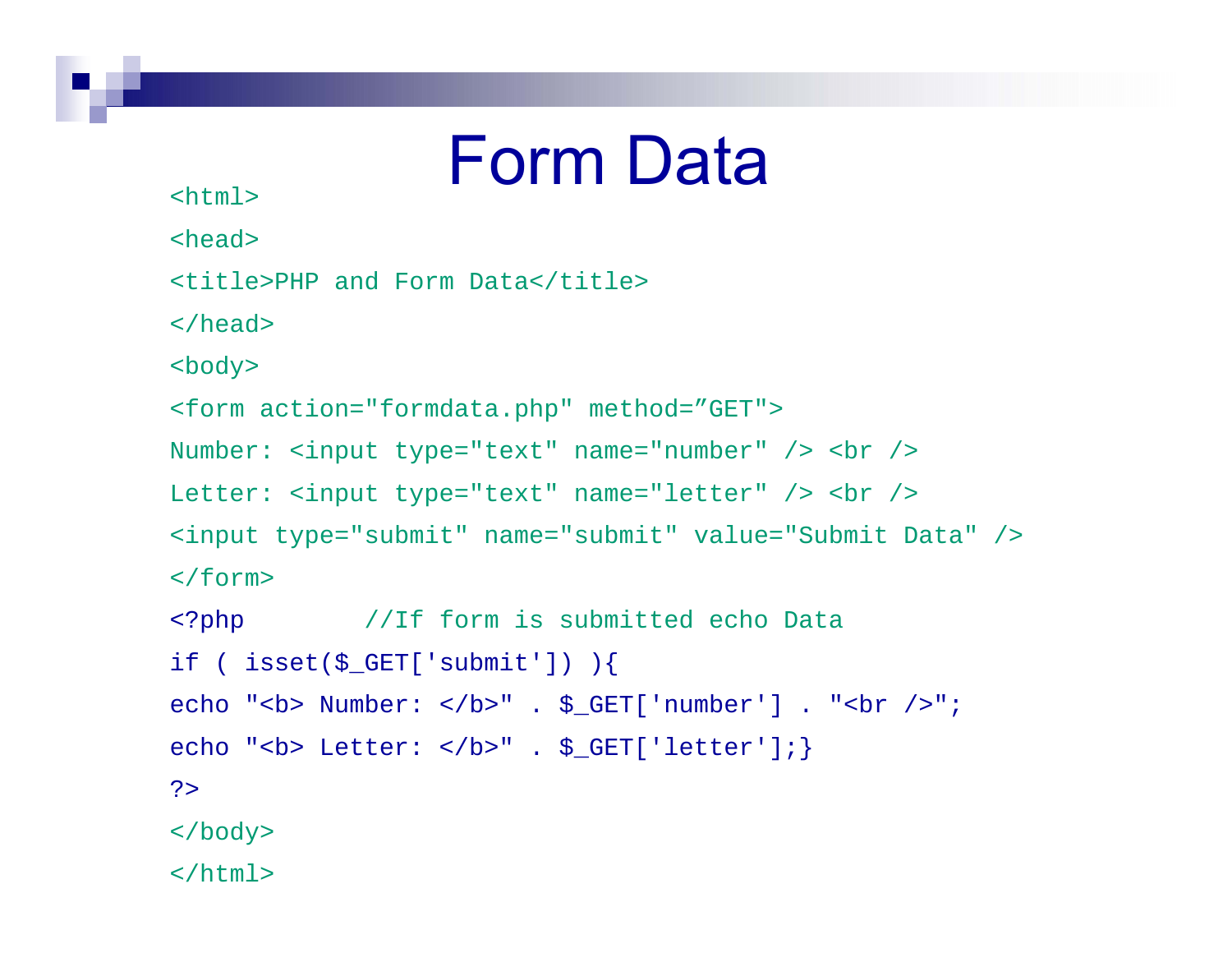#### Loops: motivation

- In a program, there's often a sequence of actions that need to be done over and over (a loop!)
- Arrays and loops go together like peanut butter and jelly

Next: need some volunteers..

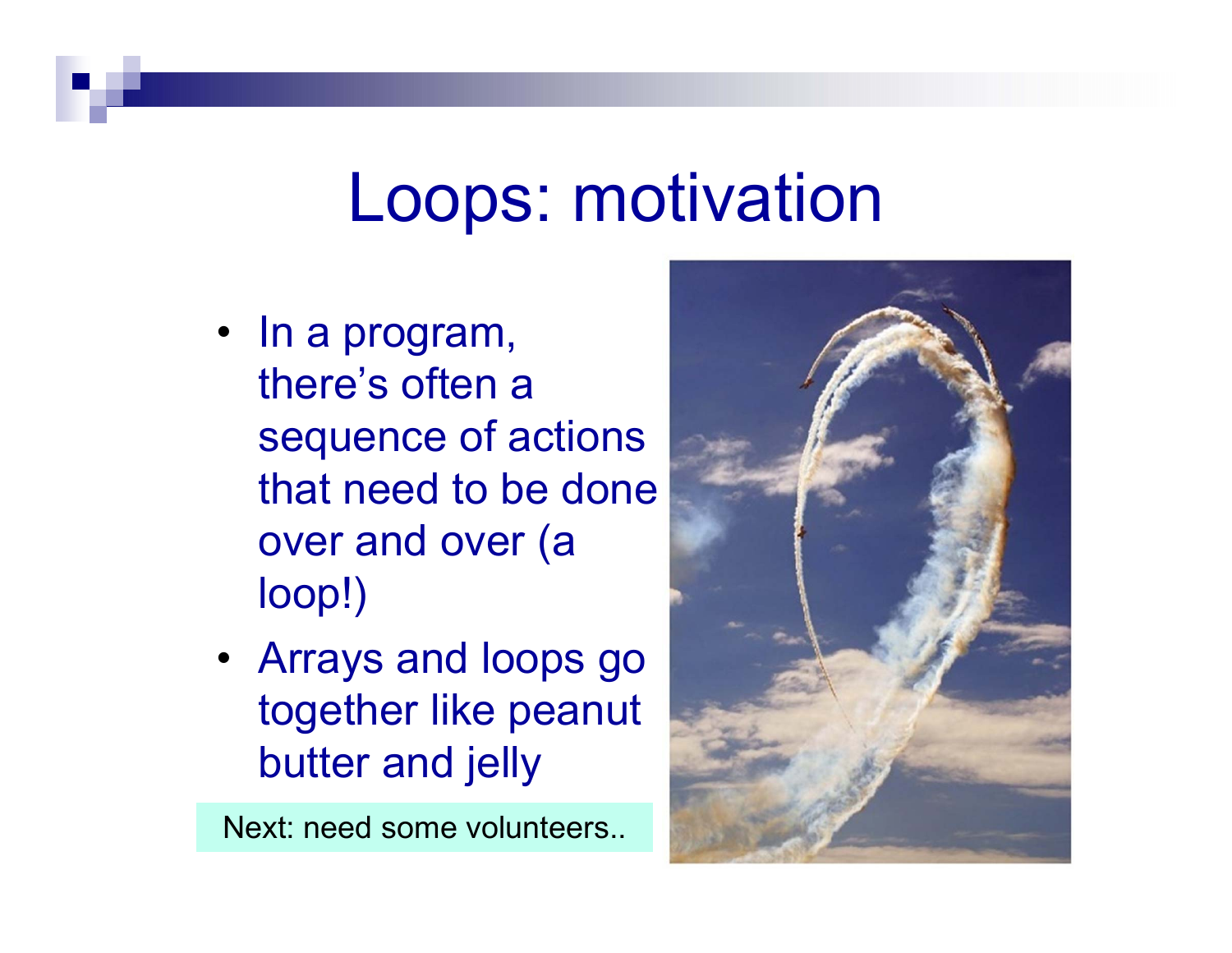#### Loops - for

- $\blacksquare$  Three parts to a <code>for</code> loop
- $\Box$ Variable Initialization
- $\Box$ Sentinel Condition
- □ Variable Modification (iteration)



\$booknames = array("Calculus","Algorithms", "High Performance Computing", "Statistics");

for(
$$
\$i = 0; \$i < 4; \$i++)
$$
)

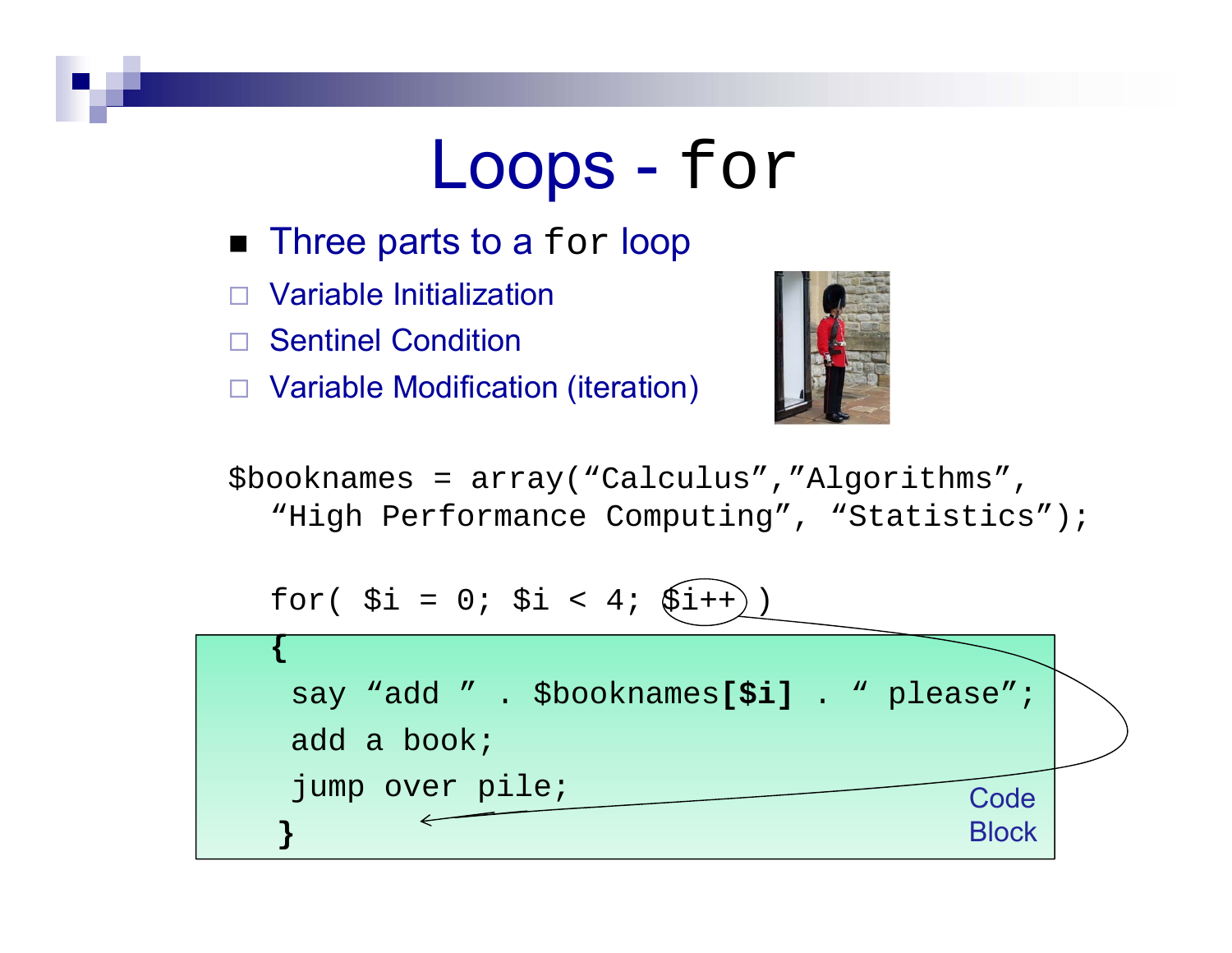#### Loops - foreach

```
Used to iterate over arrays
```

```
foreach($array as $value)
{
 print $value;
}
foreach($array as $key => $value)
{
   print $array[$key]; //value
   print $key;
   print $value;
}<br>}
```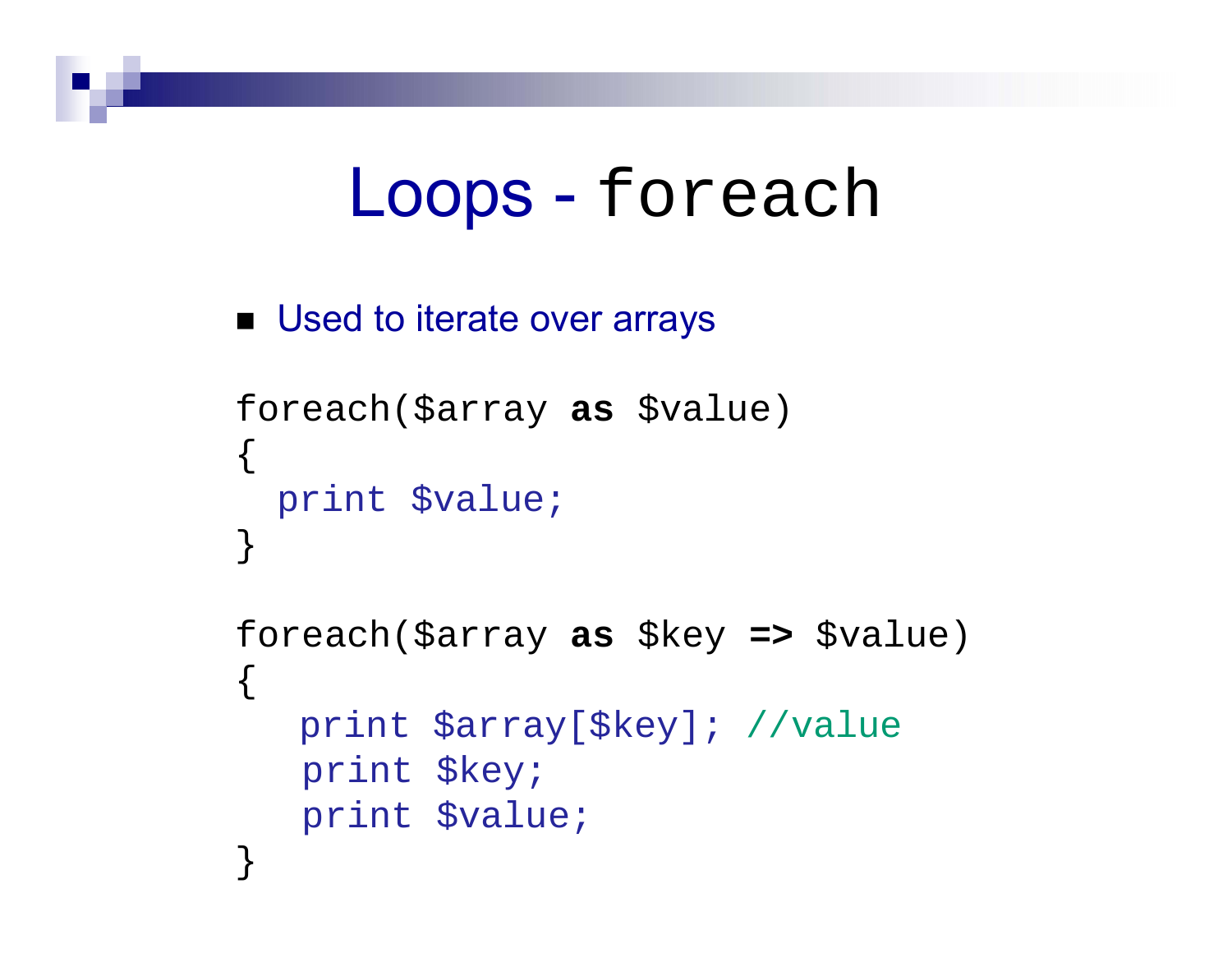#### Exercise

- 1. In your terminal type cd /var/www/workshop
- 2. Type gedit arrays.php &
- 3. Open browser to



http://localhost/workshop

4. Click arrays.php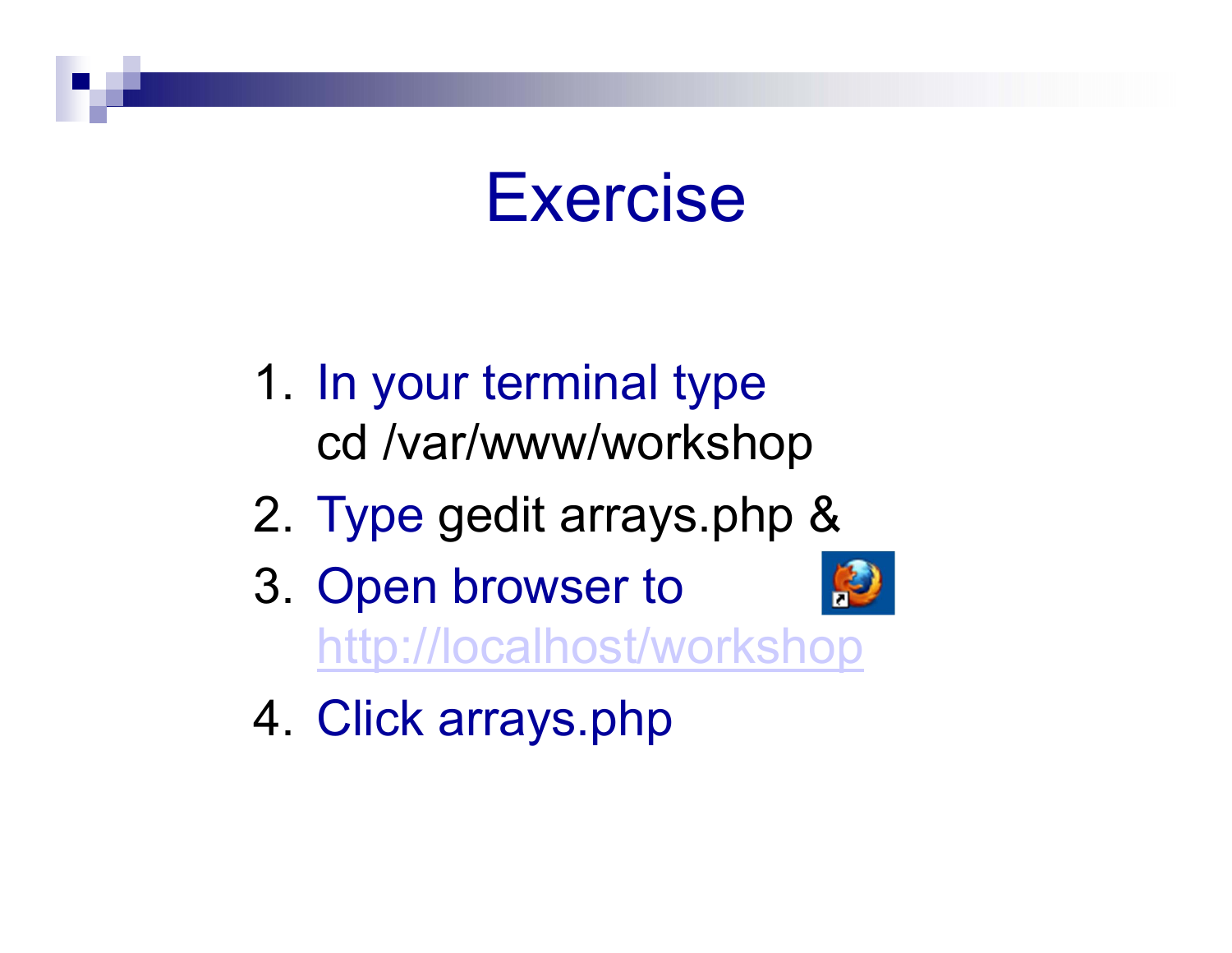### If and Else



- Control structure changes the flow of the script
- A way to choose between possible actions
- Tests whether an expression is true and *if* so, does the code immediately following
- $\blacksquare$  Multiple if statements that are **mutually exclusive**, can be combined with **else if** and **else**

```
if ( condition is true )
{
  // do something
}<br>}
```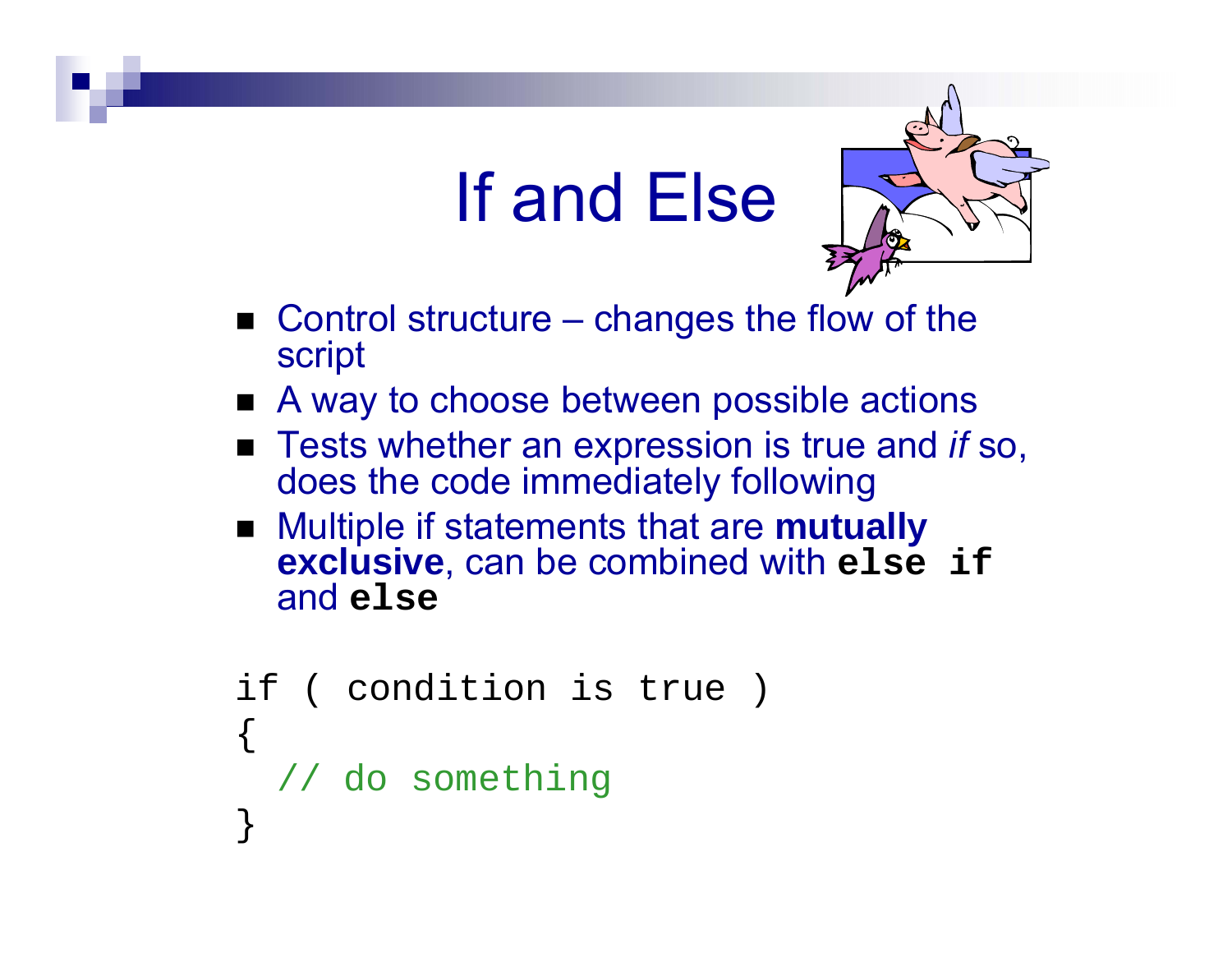```
\text{Page} = 21;
if ($age >= 17)
{
 print "You can drive!";
}
else if ($age >= 16)
\{print "You are almost old enough to 
  drive!";}
else{
  print "You are not old enough to 
  drive."
}
```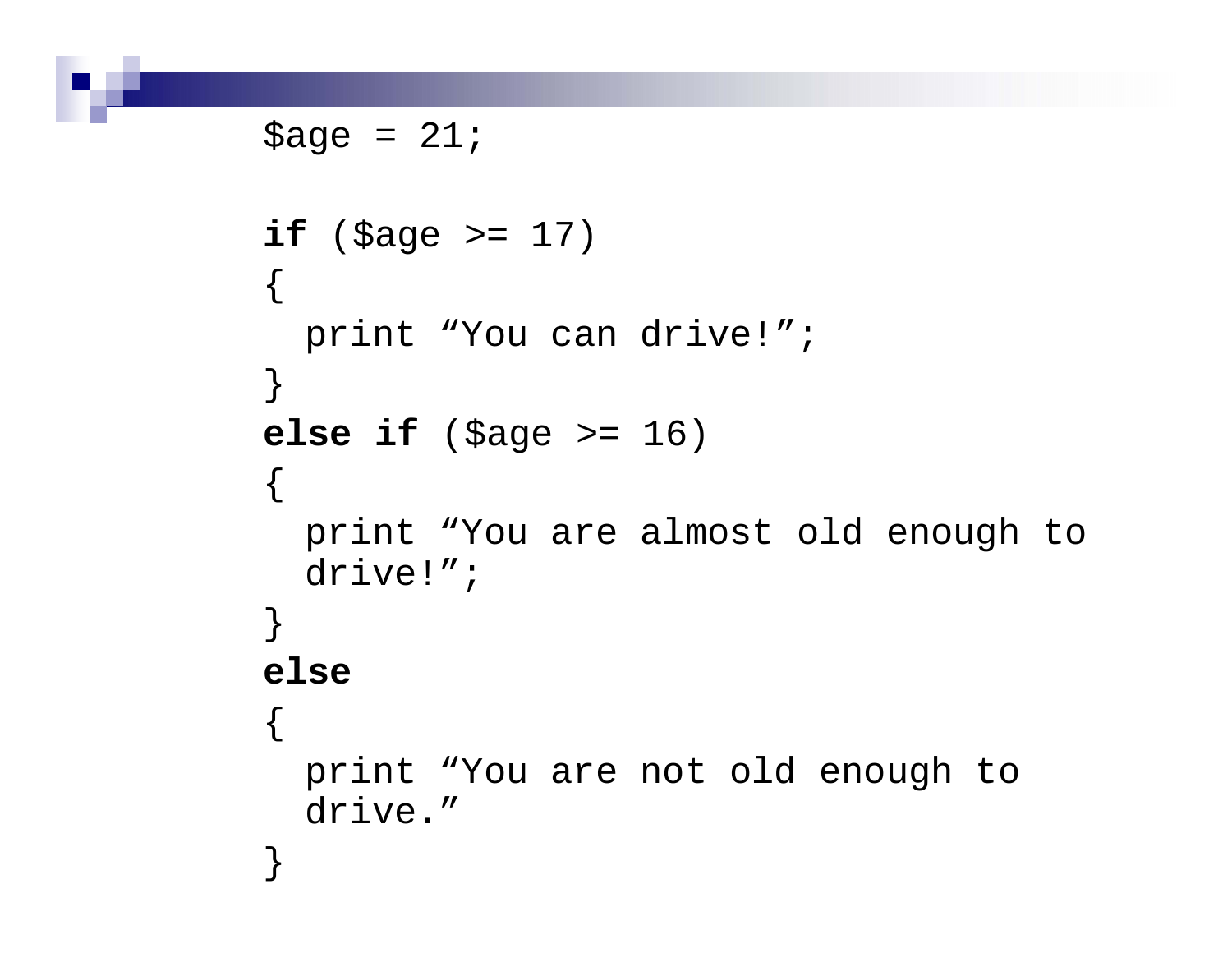### If and Else Flowchart

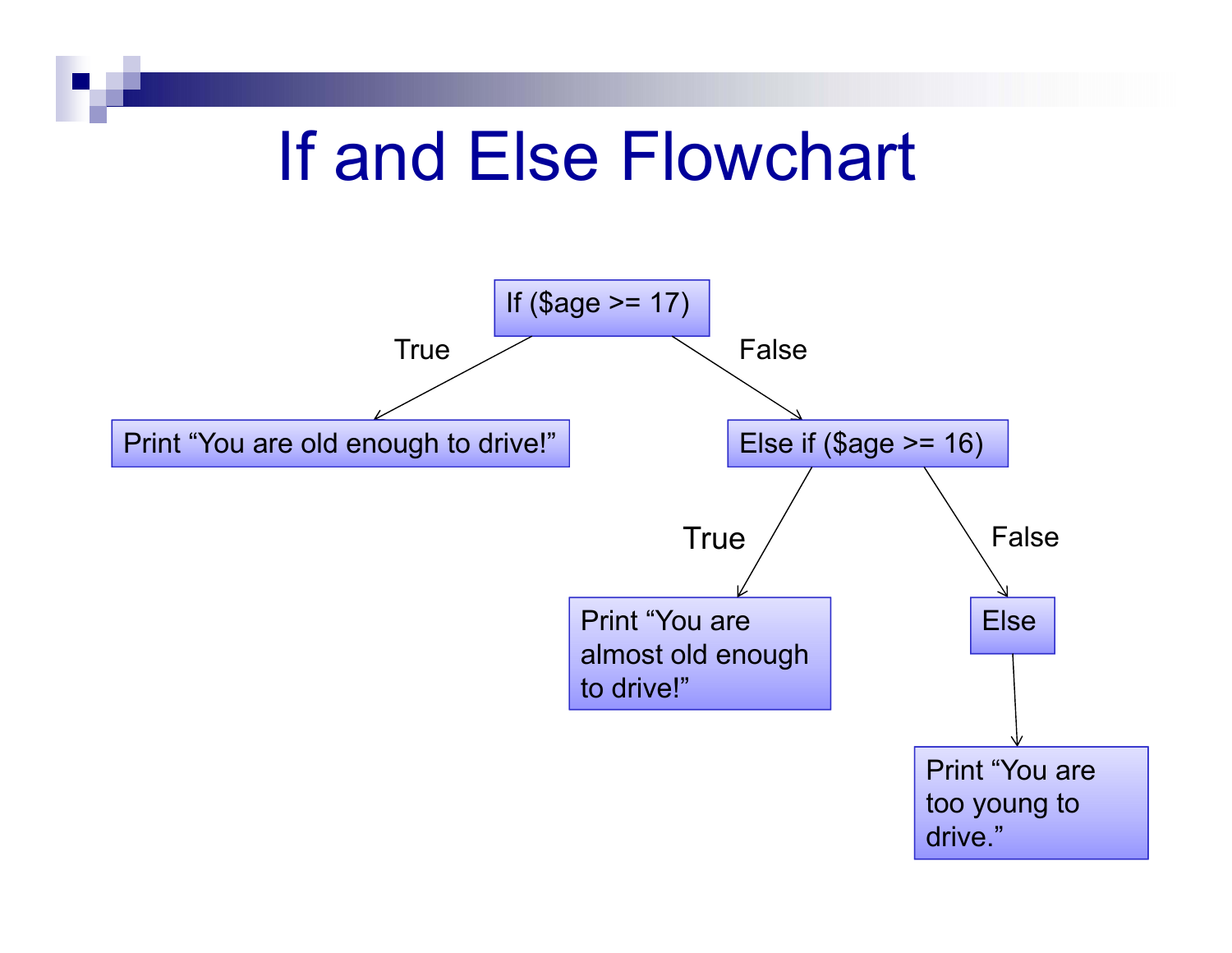### Logical Operators

- Multiple conditionals can be combined using logical operators **AND** and **OR**
- Conditionals can be negated using the not logical operator - **!**

```
\text{Page} = 20;
if ($age > 18 AND $age < 21) {
   // go straight to college OR 
   // get a job
}<br>}
```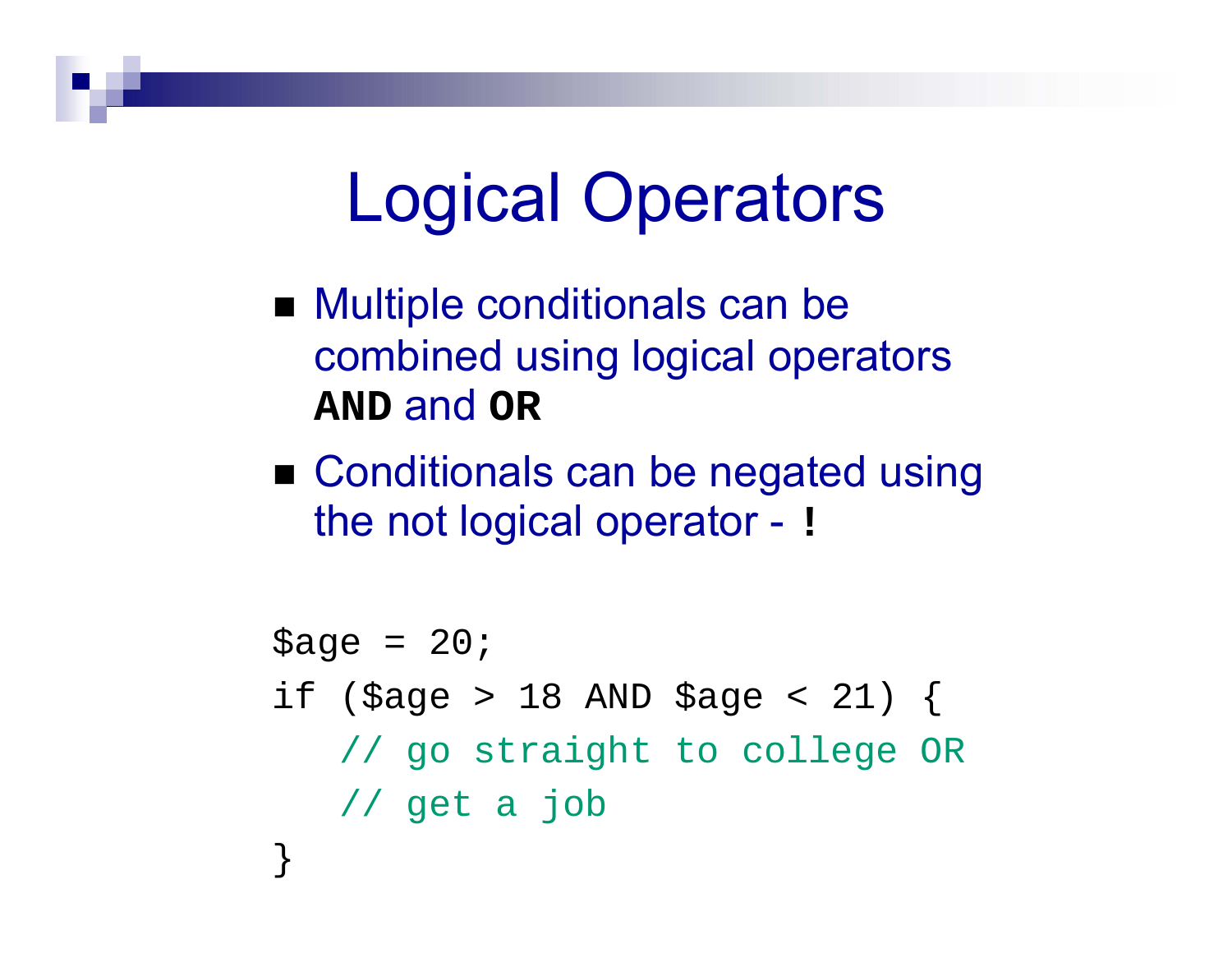### Boolean Algebra

| Input                    | Output |
|--------------------------|--------|
| true AND true            | true   |
| true AND false           | false  |
| false AND false          | false  |
| true OR true             | true   |
| false OR true            | true   |
| false OR false           | false  |
| (true AND true) OR false | true   |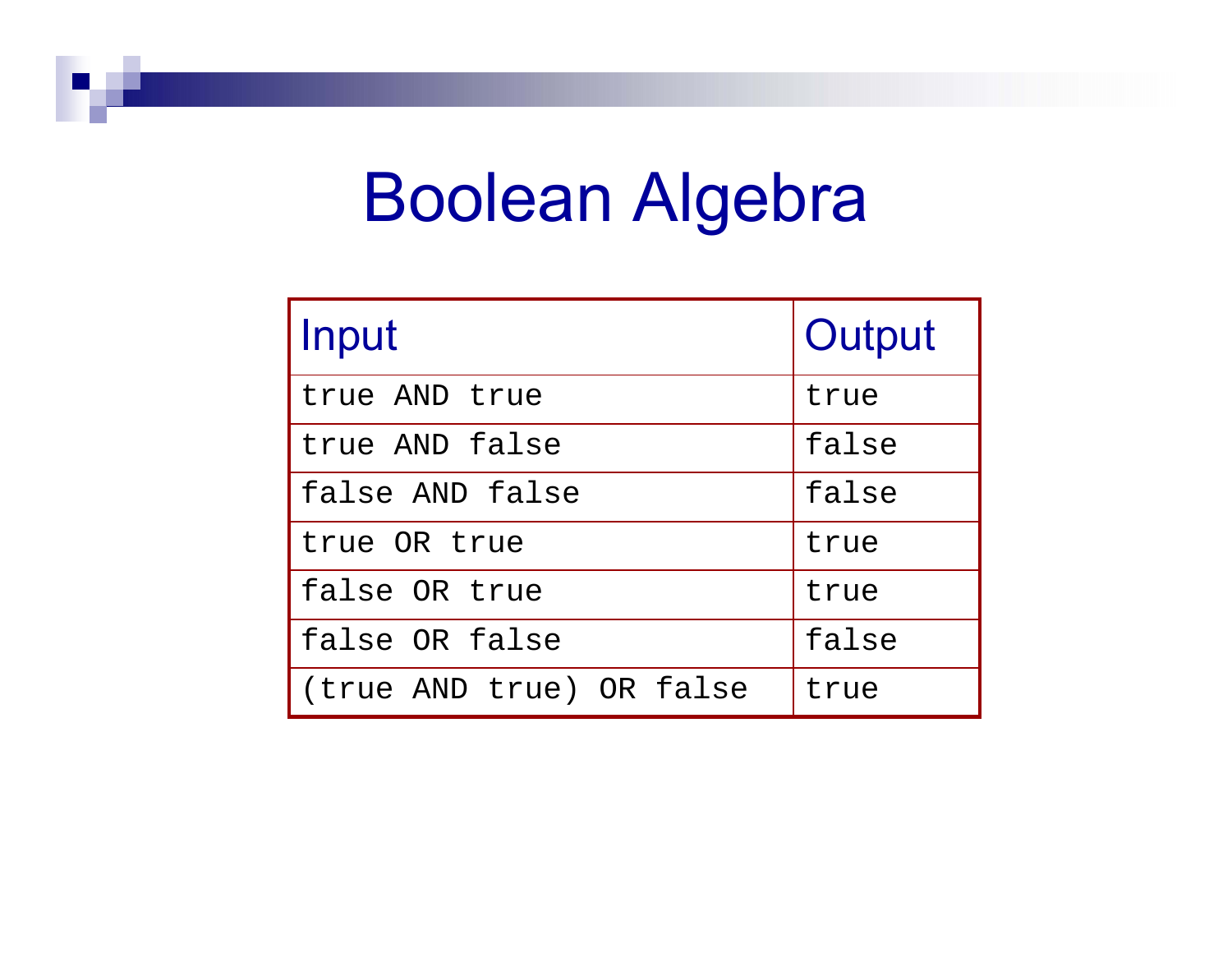#### Exercise

- 1. In your terminal type cd /var/www/workshop
- 2. Type gedit boolean.php &
- 3. Open browser to http://localhost/workshop
- 4. Click boolean.php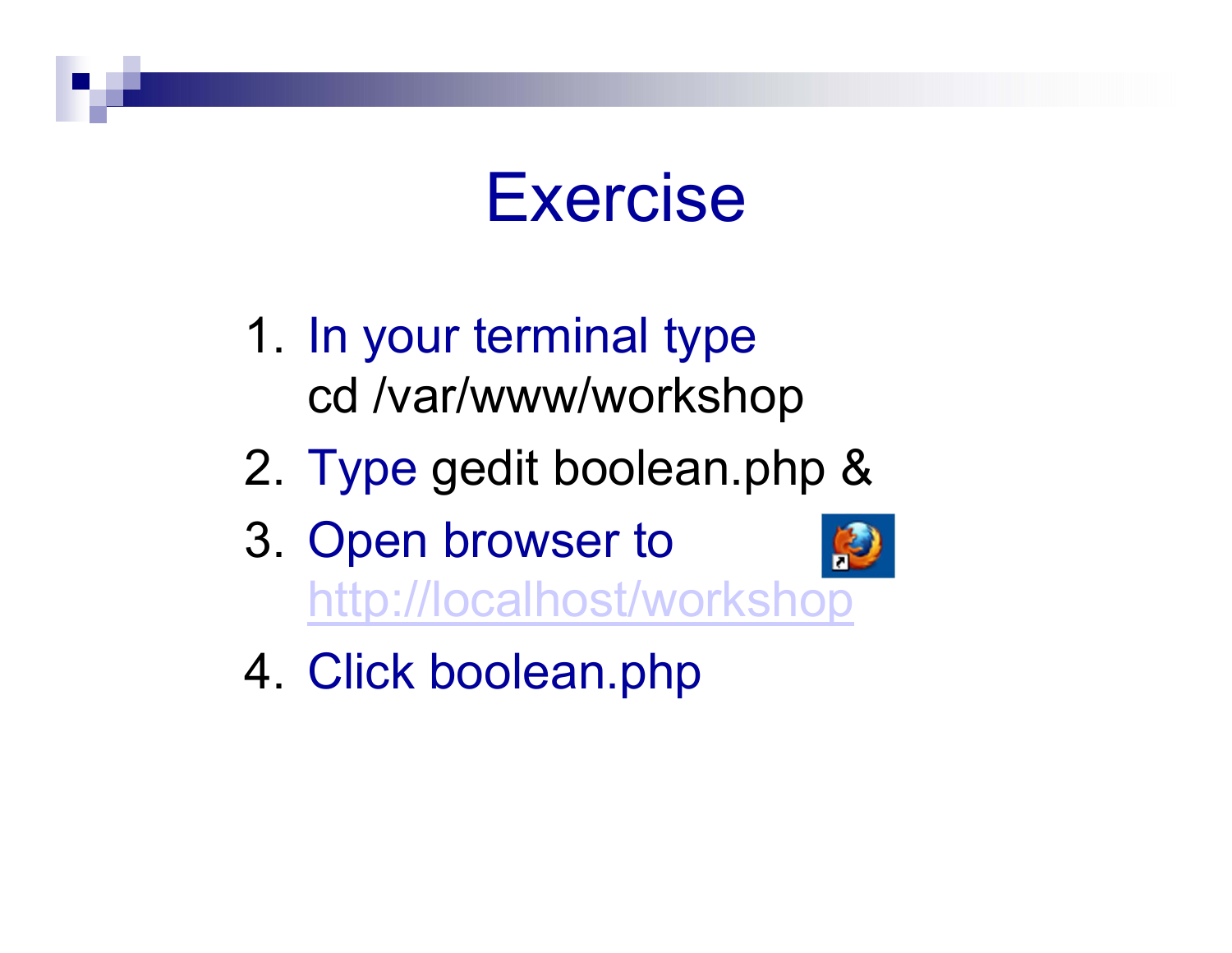## ReviewWhat's wrong with it?

\$radius = 5 if( $$radians$  >= 5); {print  $$radians$ }  $$myarray = array(6,7,8,9);$ foreach (\$myarray as \$value { print \$myarray;} if ( $\text{gage} = 18$ ) { print  $\text{gage}$  } print "She said "hi"; for(i=0; i<5; i++){print "\*";}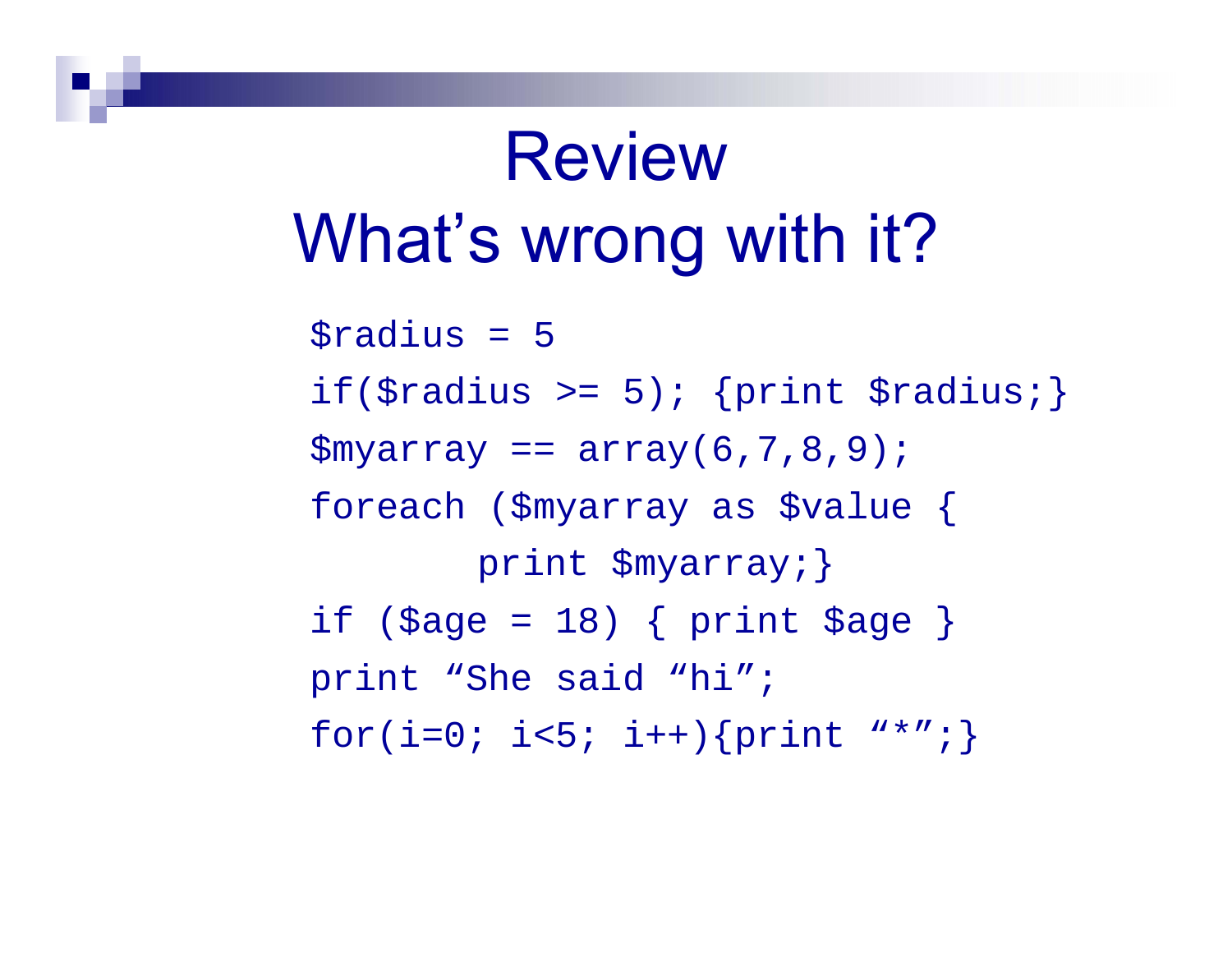### Functions



http://www.youtube.com/watch?v=\_ve 4M4UsJQo&feature=related

- A function *f* takes an input, *x*, and returns an output ƒ(*x*).
- Like a "machine" or "black box" that converts the input into the output.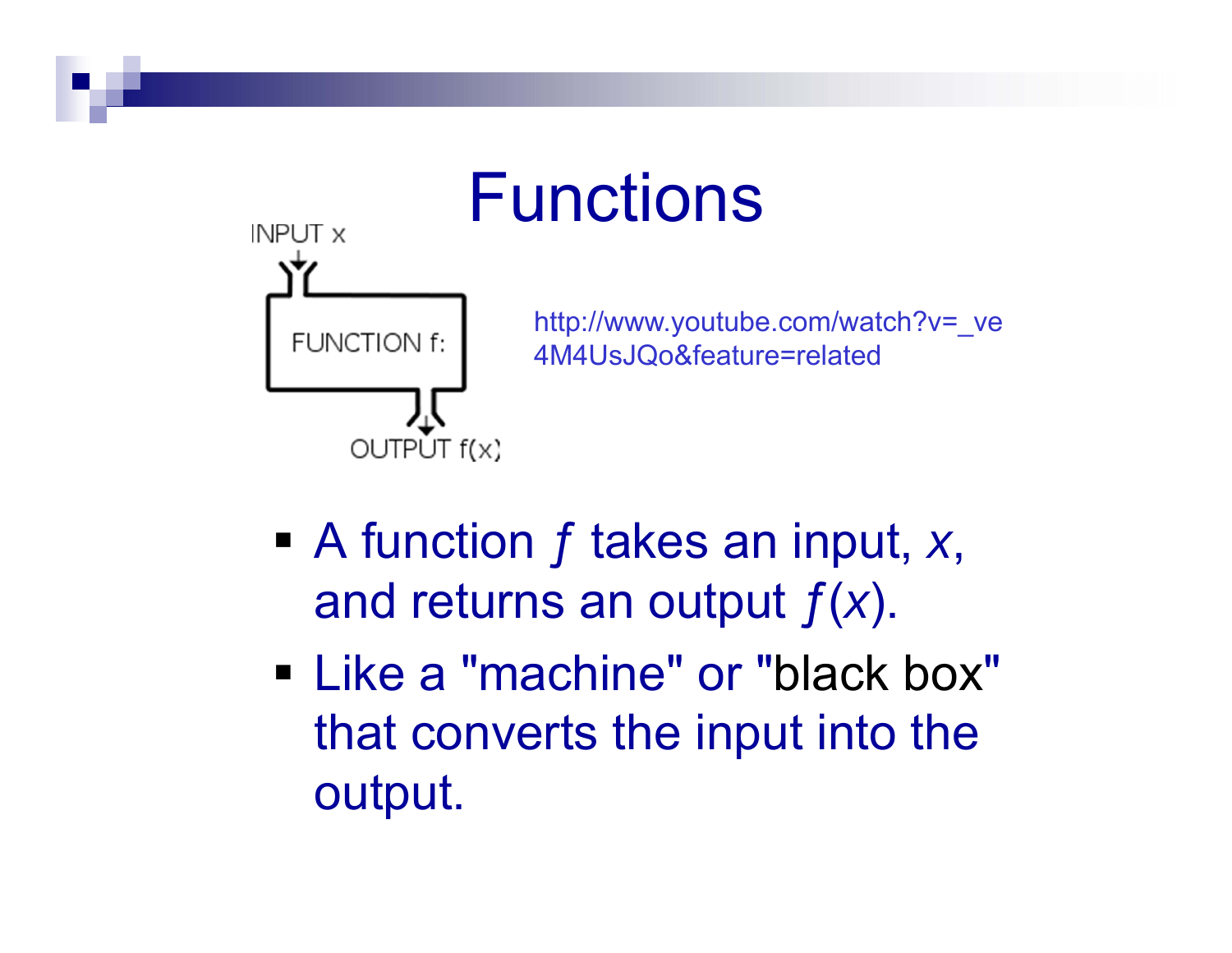

### Functions

- Piece of code that performs a task you want to do multiple times, or share with others
- A function is called by specifying
	- $\blacksquare$ **function name**
	- Any **inputs** it may require
- It may return a value (output)

exit(); // simple function **call**

```
print "This won't show up";
```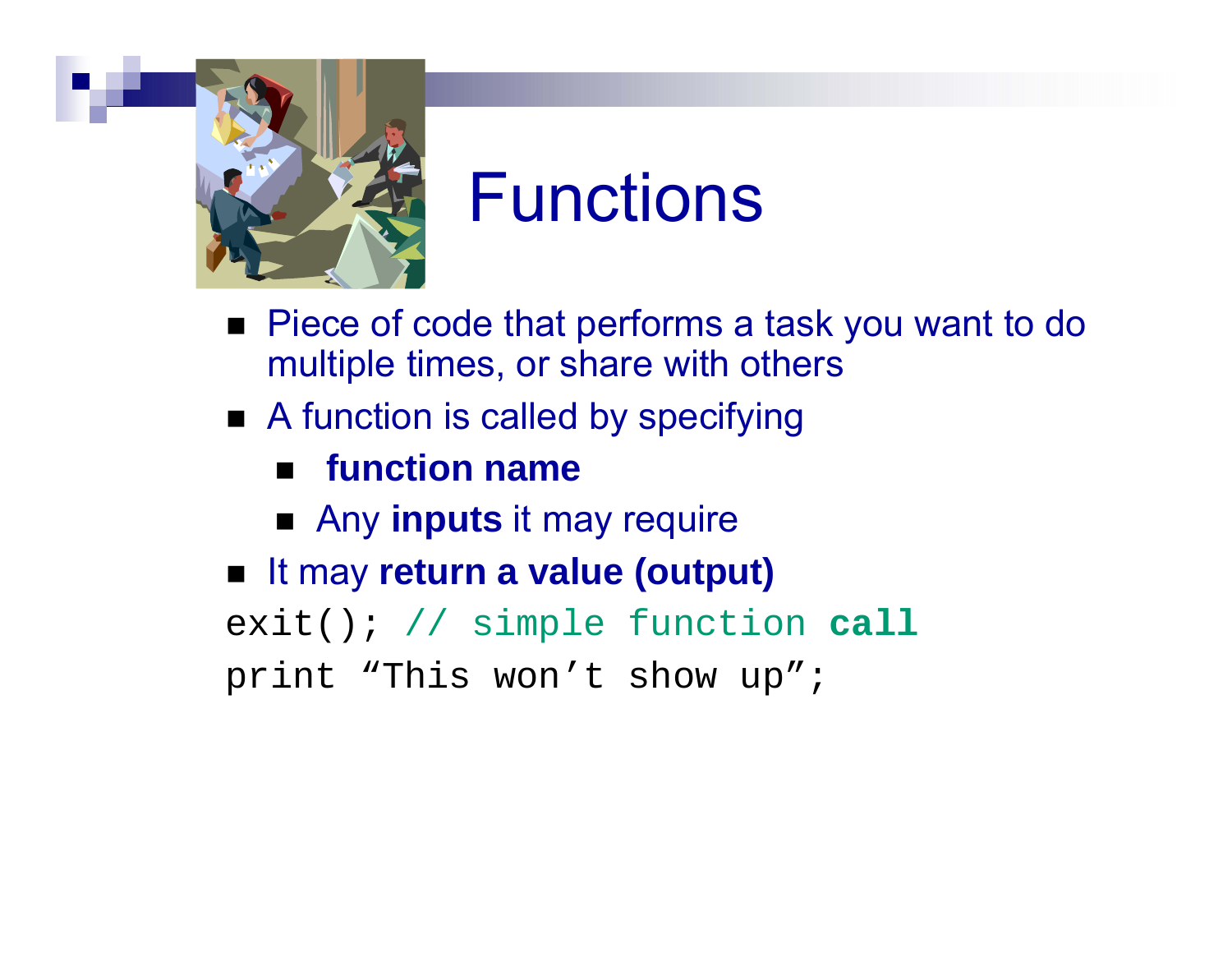### Functions – User Defined

```
//function declaration
function name( parameters )
\{// do something 
  // return a variable or value
}
```
- **EXECTE:** Function names follow the same rules as variables
	- Letters, numbers, underscore
	- Must start with a letter or underscore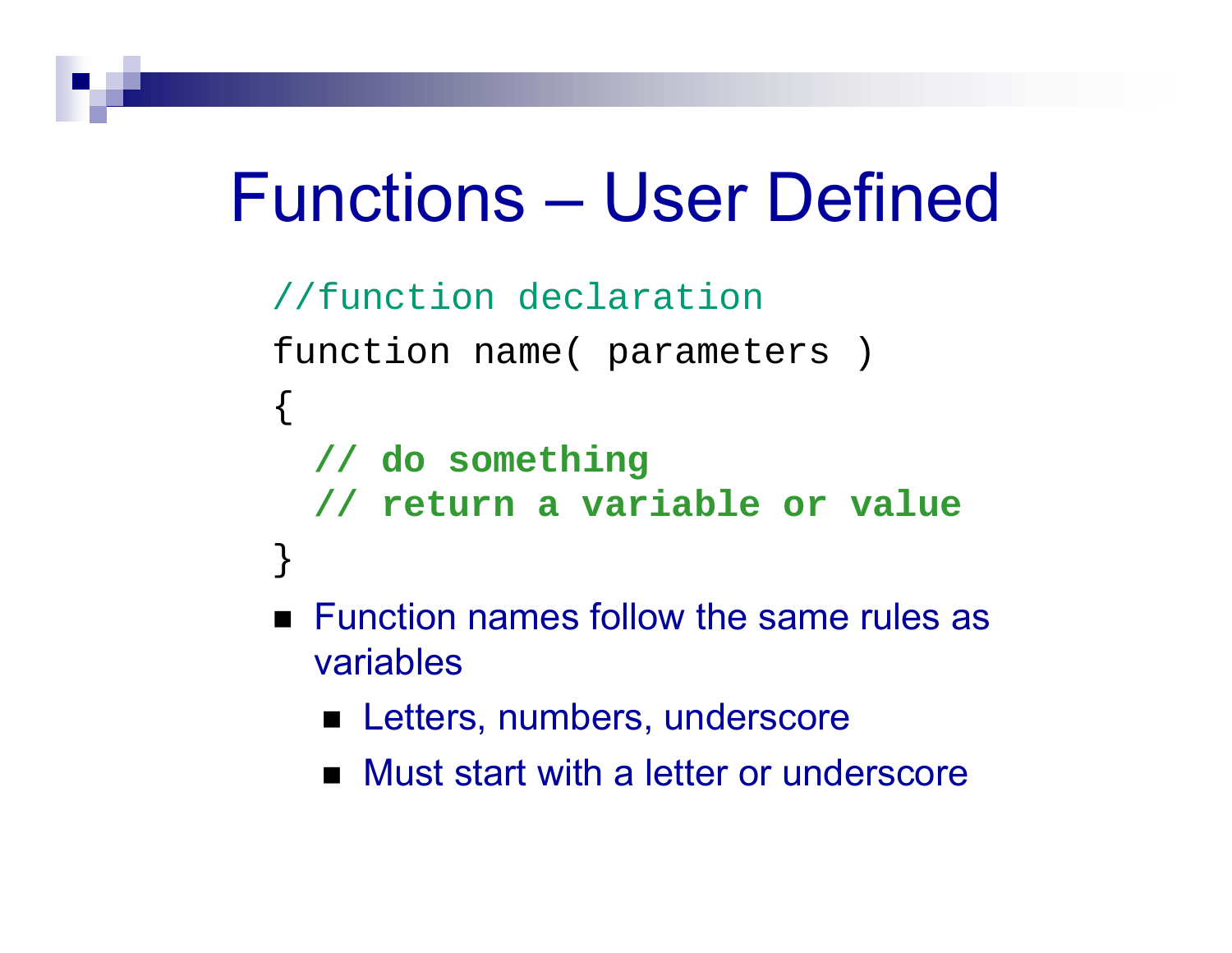### Input Arguments

**In the function code, you use** "formal" parameters.



- **Variable-like names, start with \$**
- **In function call you use "actual"** parameters
	- Can be a variable or a value

Let's take a look.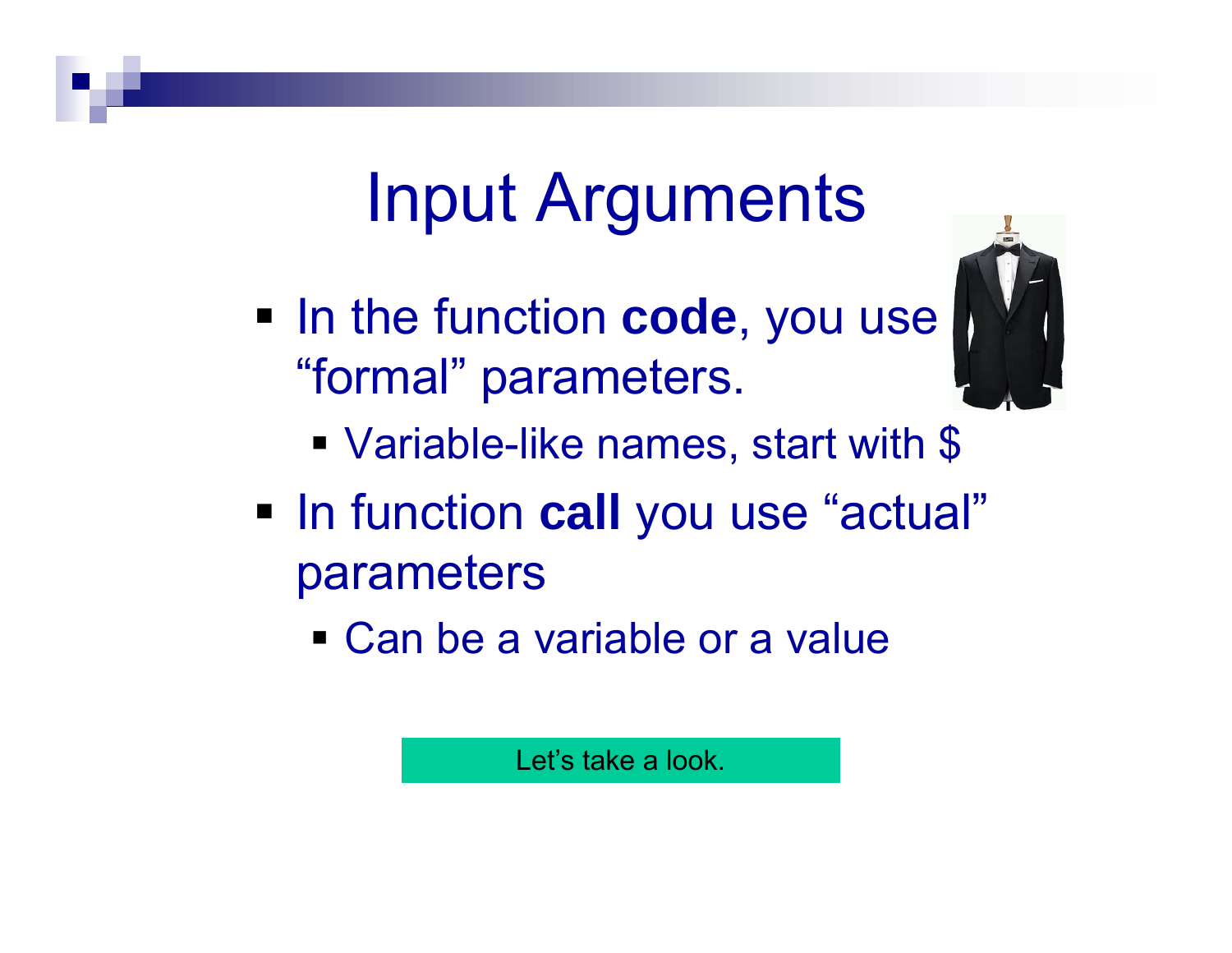```
// arg: $number a number to square
// return: the square of the $number
function square($input)
{
  $number_squared = $input * $input;return $number_squared;
}
$number = square(10);print $number;
$number = $quare(Snumber);//what happens?
```
print \$number;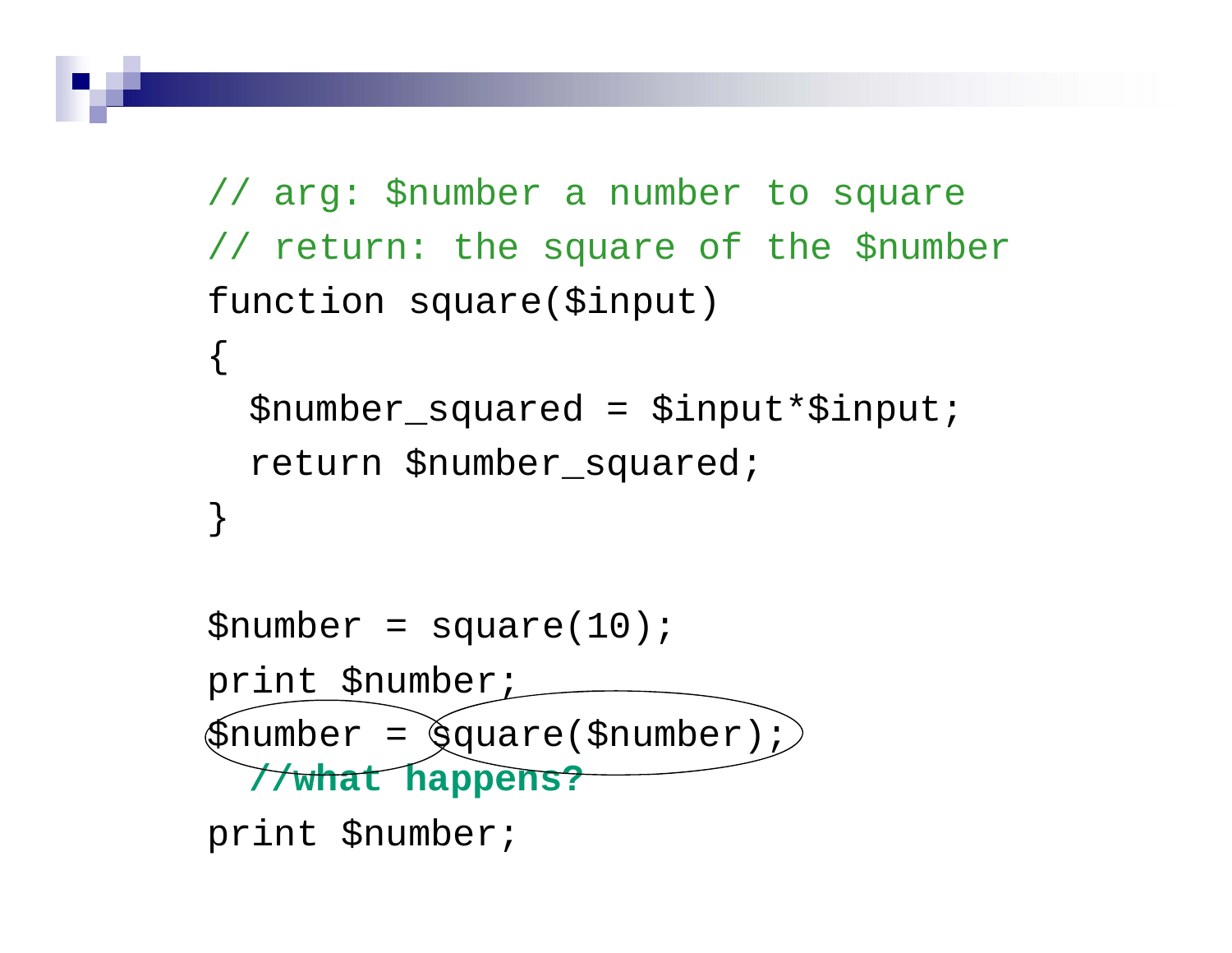### Computer Architecture

• Why do formal parameters and actual parameters have different names?

$$
$y = array(2, 4, 6);
$$

Command Stack

 $x = average($ \$y $);$ 

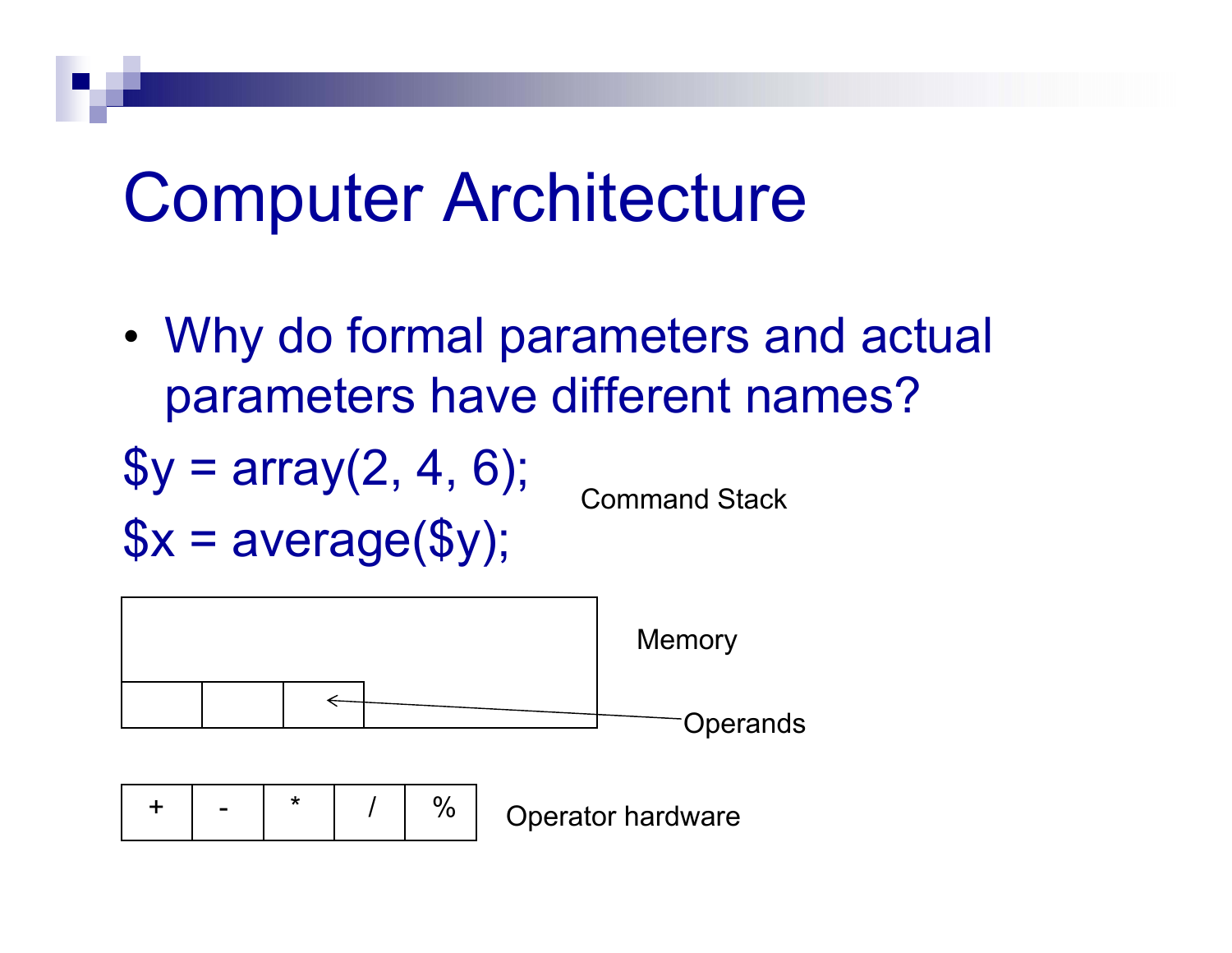### Function Calls

- 1) Save your place in the program.
- 2) Fetch the parameter values.
- 3) Fetch the function commands.
- 4) Run the function using **local** memory addresses

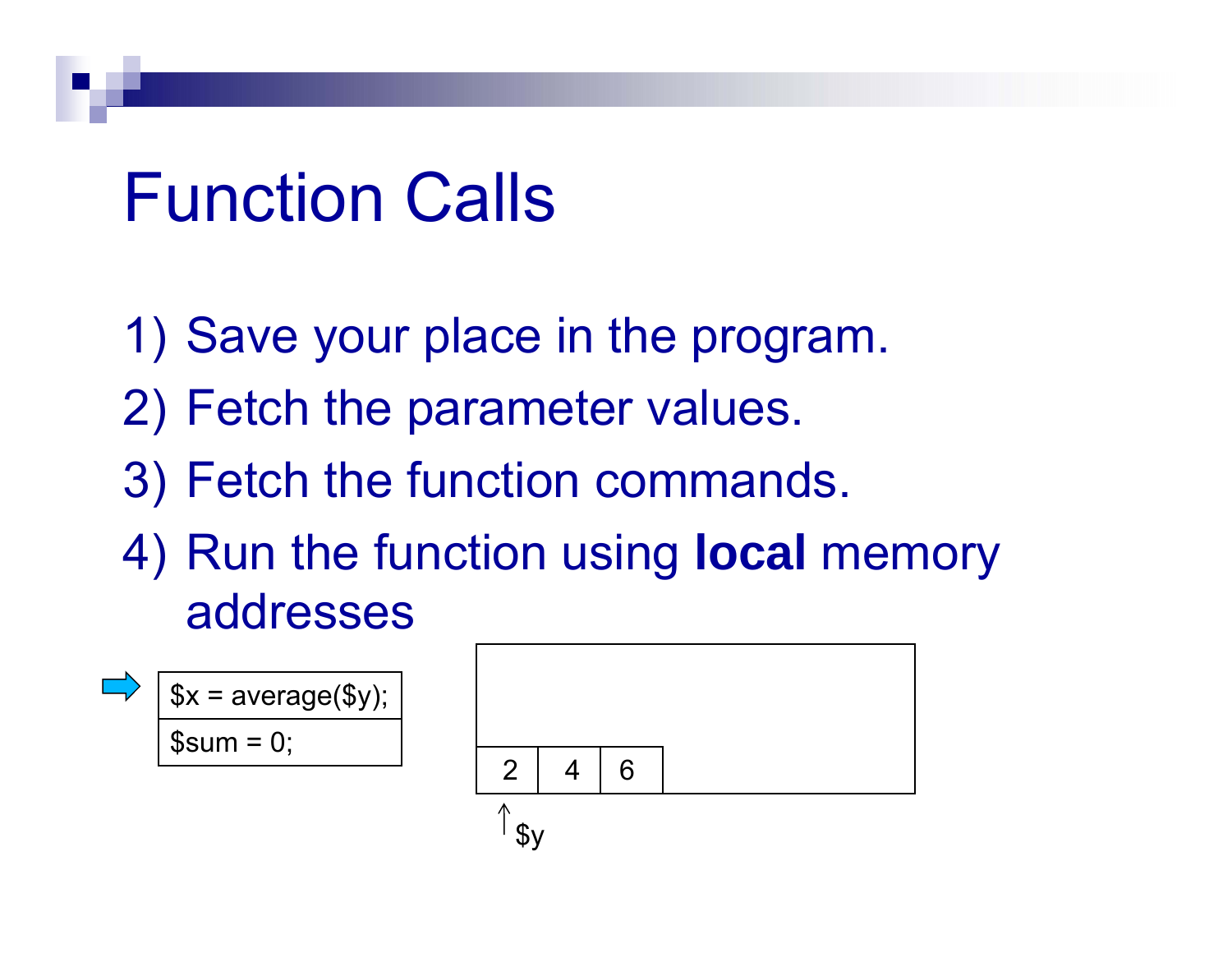### Function Call

- 5) Put the return value in memory
- 6) Do the assignment statement

#### 7) Continue in program

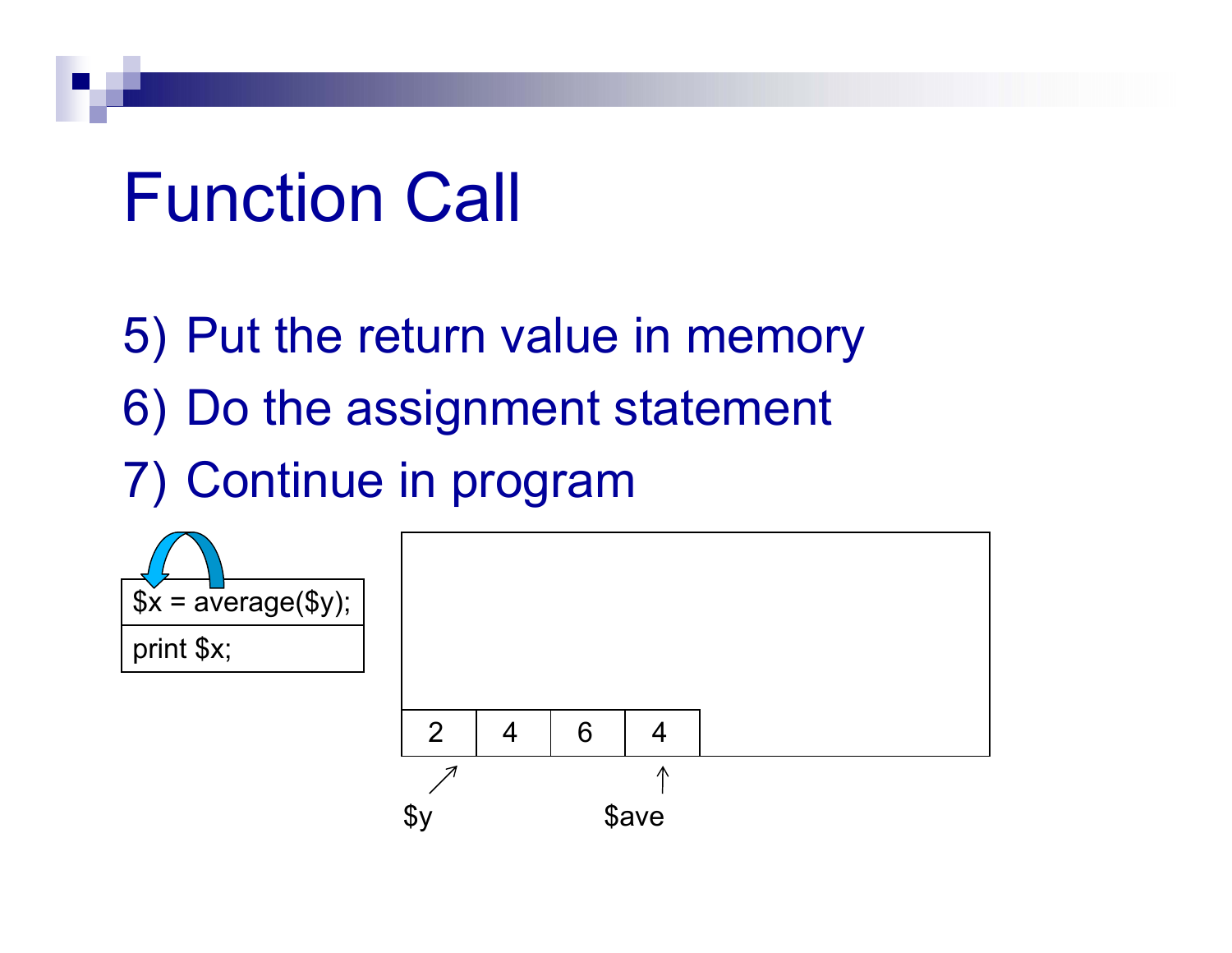### Sharing Your Functions

- 1. Copy your function into a separate php file, inside  $\langle$ ?php ?>, e.g. myfunction.php
- 2. In an HTML file, just within **<?php**

```
require_once 
('myfunction.php');
```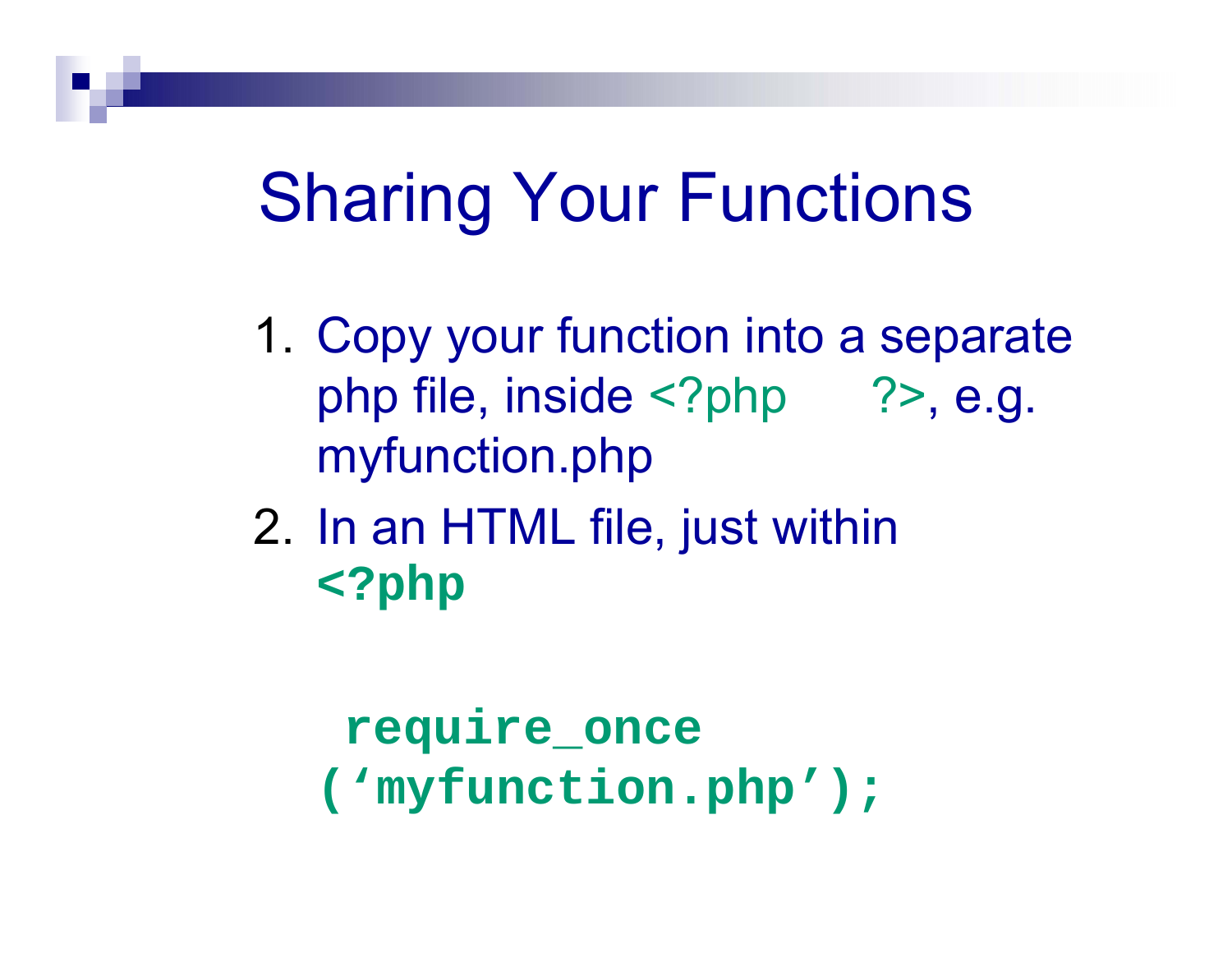Exercise: Summary Statistics

You'll be writing functions to calculate average, and, if you wish standard deviation.

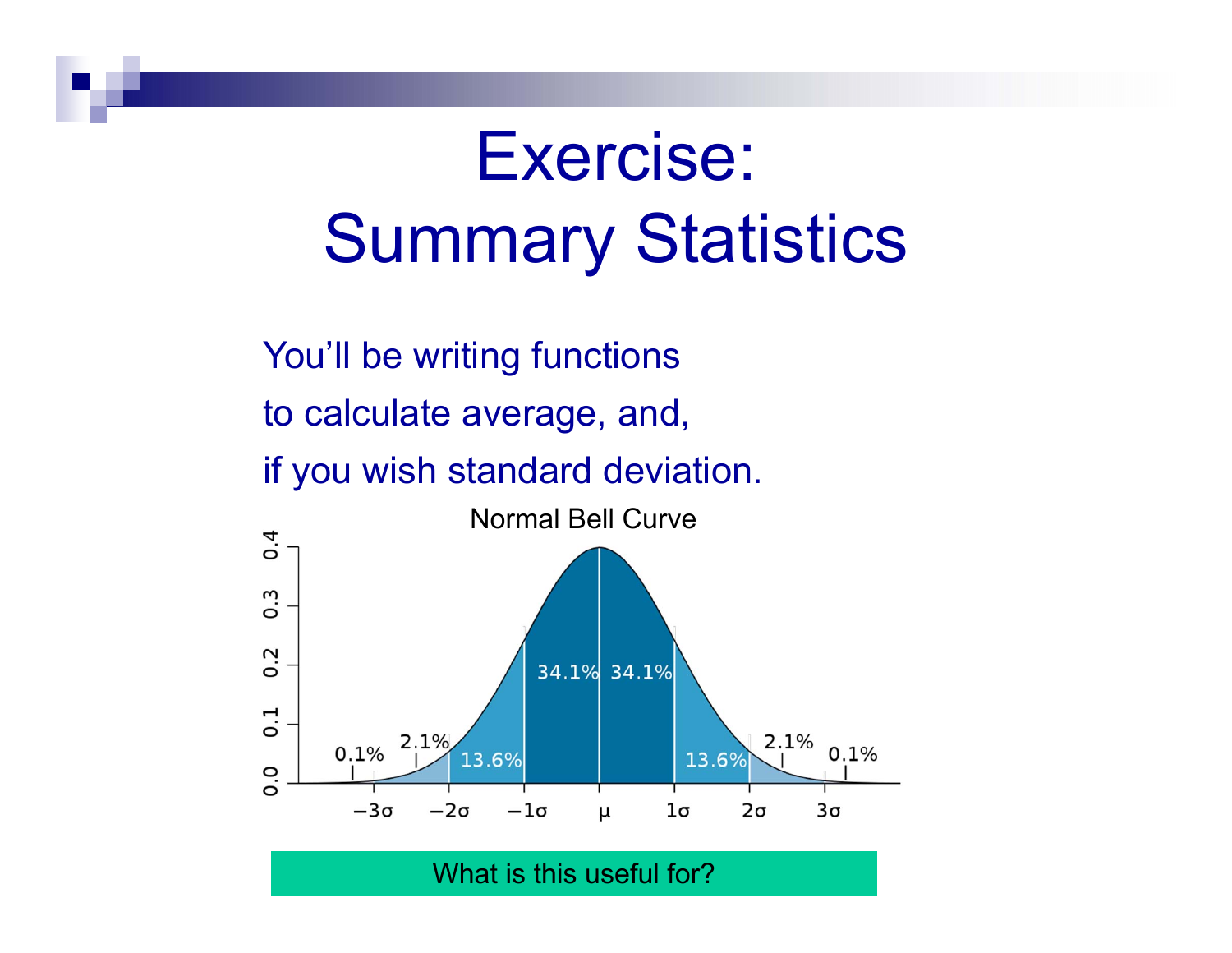#### Formulas

Average =  $(1/number$  of things)  $*$ (sum\_of\_all\_things)

Stdev = $\sqrt{(1/number of things)^*}$ sum of all ((thing – average)<sup>2</sup>)]

http://en.wikipedia.org/wiki/Standard de tion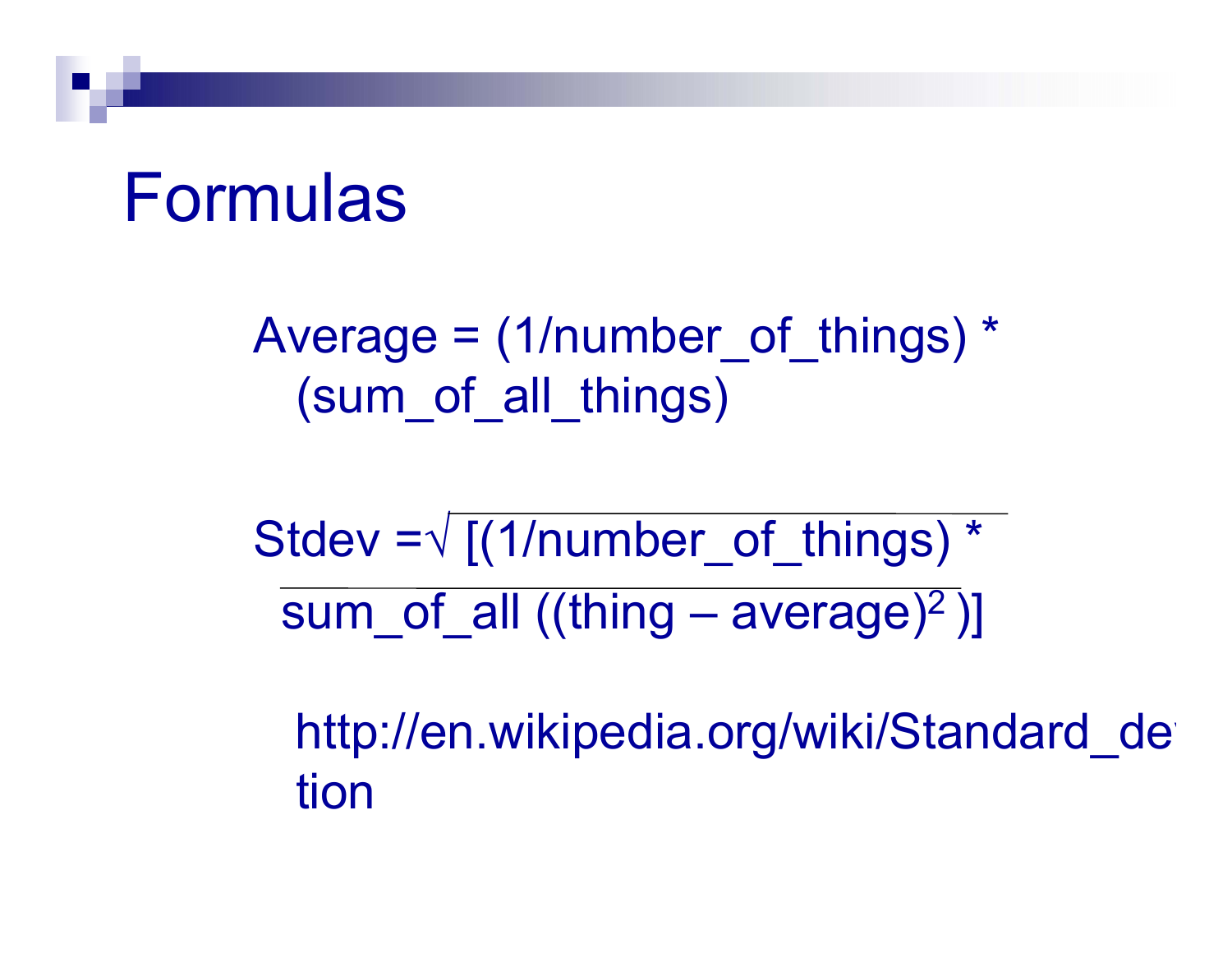### What is it?

```
if (scolor == "blue"){ print $color; }
$blue = "001";
$number = square(10);foreach($line as $key => $val) 
  {print $key;}
print_r($array);
for( $i=0; $i<4; $i++ ){si = și-1;}function silly($thing) 
  { return "silly $thing";}
$silliness = silly("wabbit");
```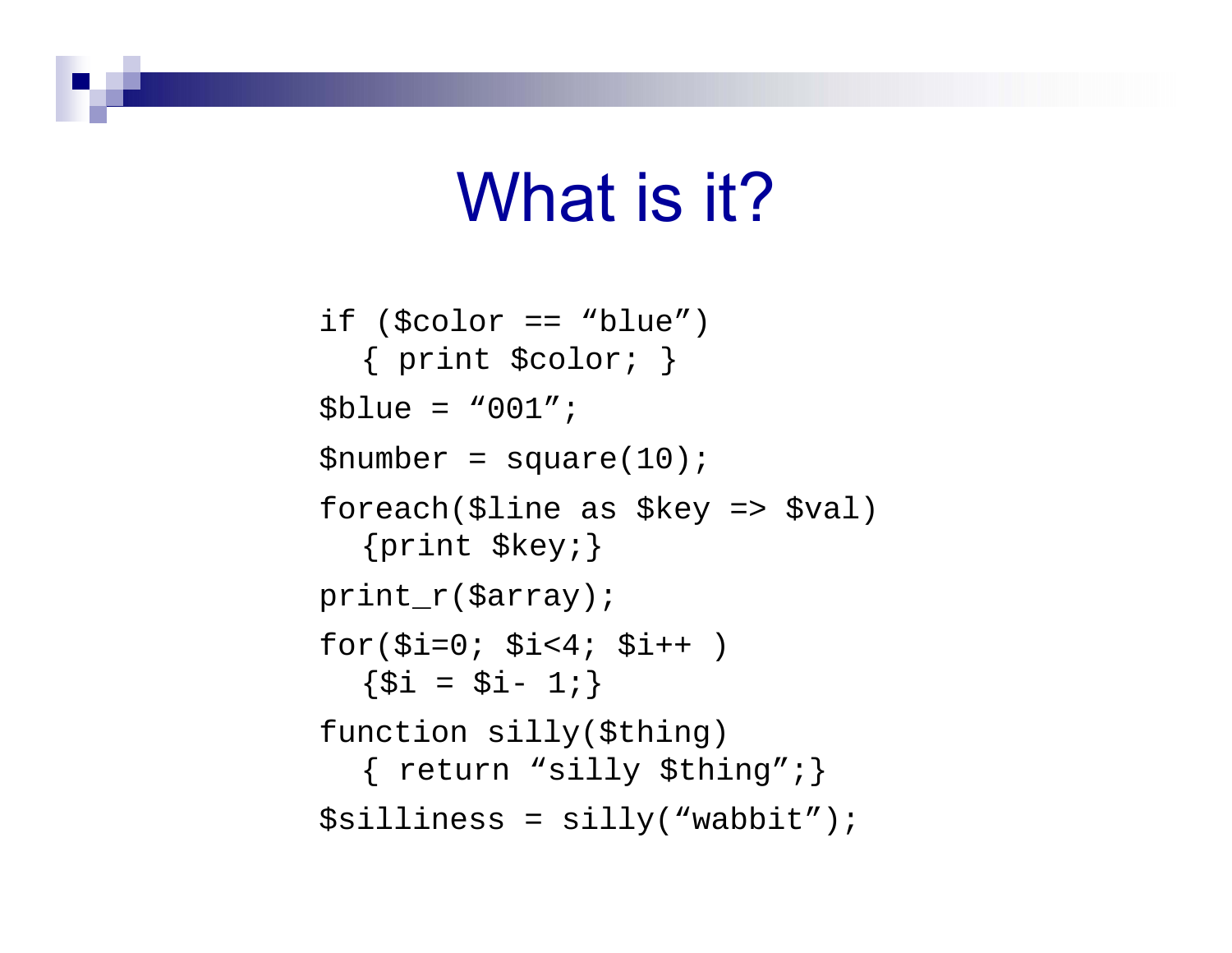### Parsing

*intransitive verb*

**1 :** to give a grammatical description of a word or a group of words

- Scientific research produces data
	- Numbers
	- Strings describing RNA sequences
- The data gets saved in files
- If we parse the files we can do analysis or visualization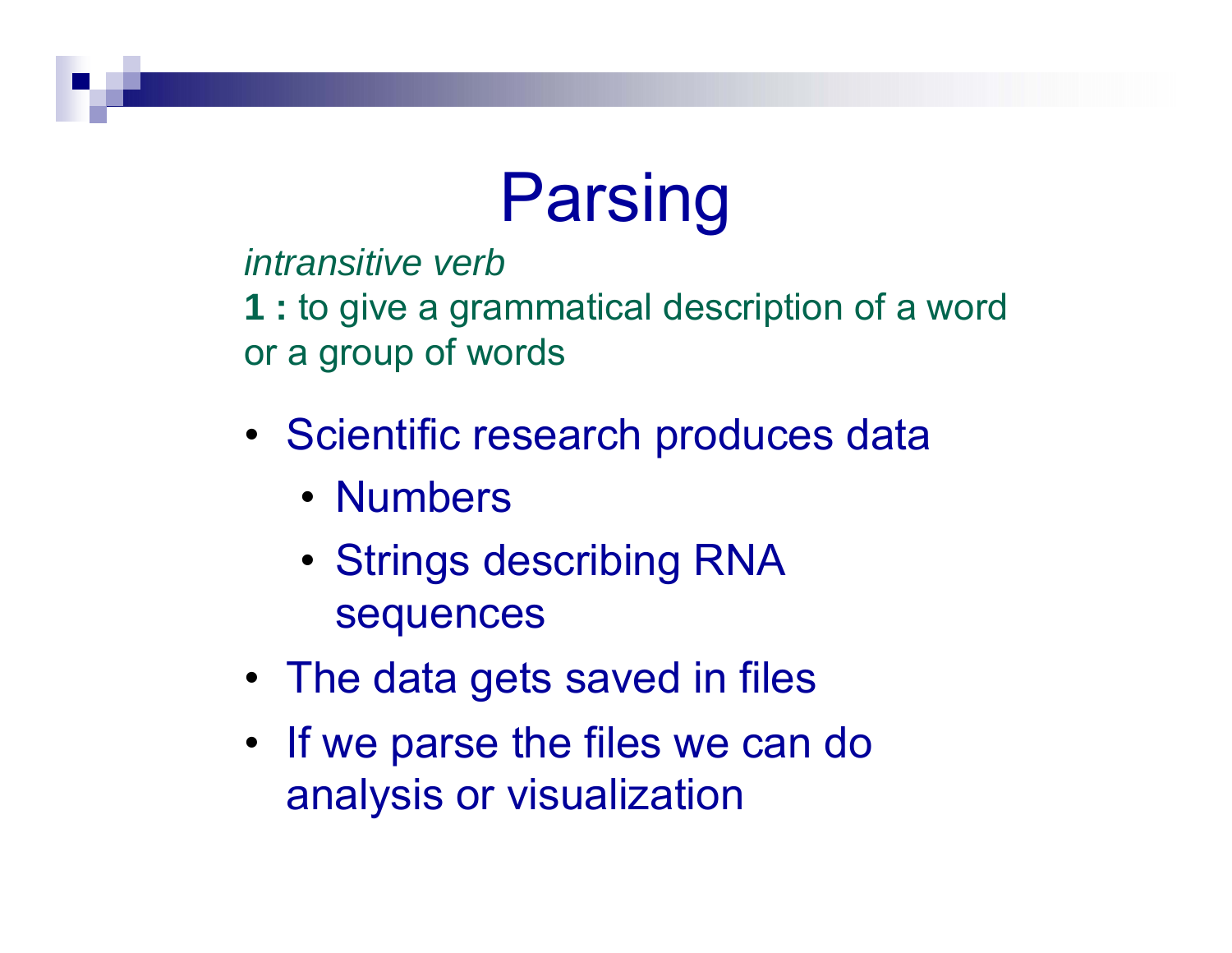### Some helpful functions for parsing in PHP

**// open and read a file into an array of lines**

```
$lines = 
  file('playlist.tsv',FILE_SKIP_EMPTY_LINES);
```

```
//turn tab-separated string into array
$arr = explode("\t",$mystring);
```
**// turn array into a comma-separated string** \$line = **implode(",",\$myarray);**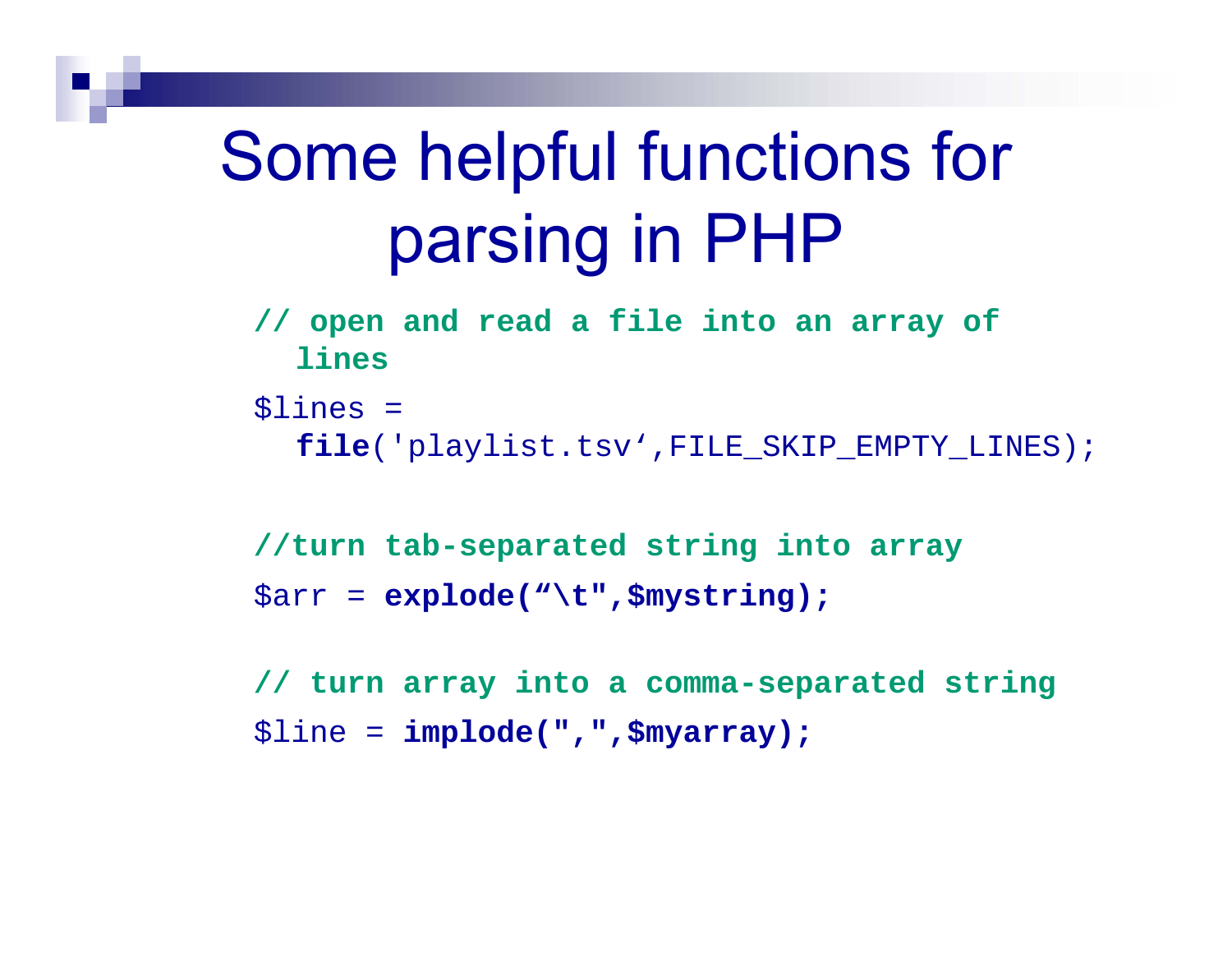### Helpful Array functions

print\_r(\$my\_array); **// no return value**

\$array\_length = count(\$my\_array); **// returns length of array**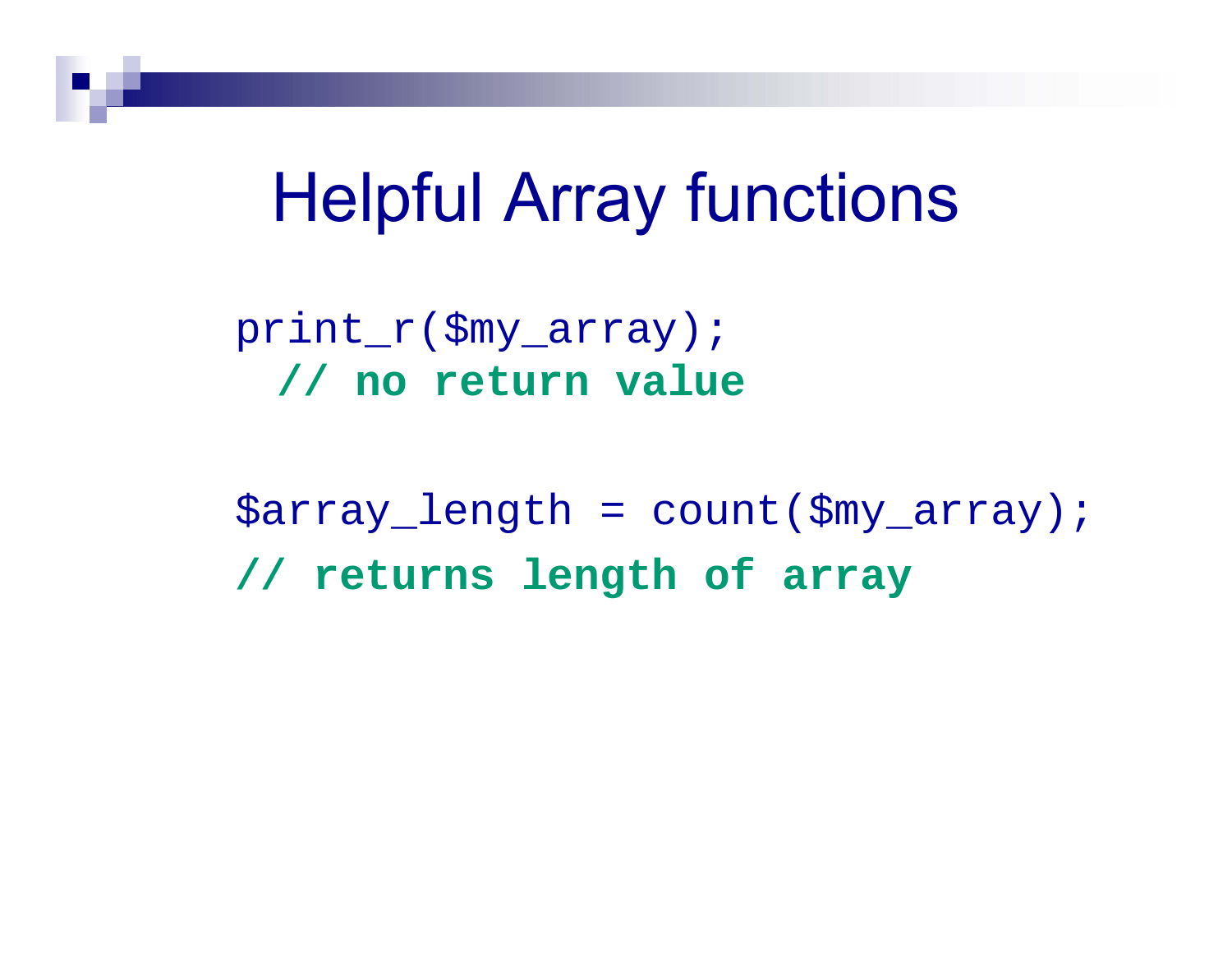### Jukebox!!

- 1. In your terminal type cd /var/www/workshop
- 2. Type gedit parsing.php &
- 3. Open browser to

http://localhost/workshop/

4. Click parsing.php